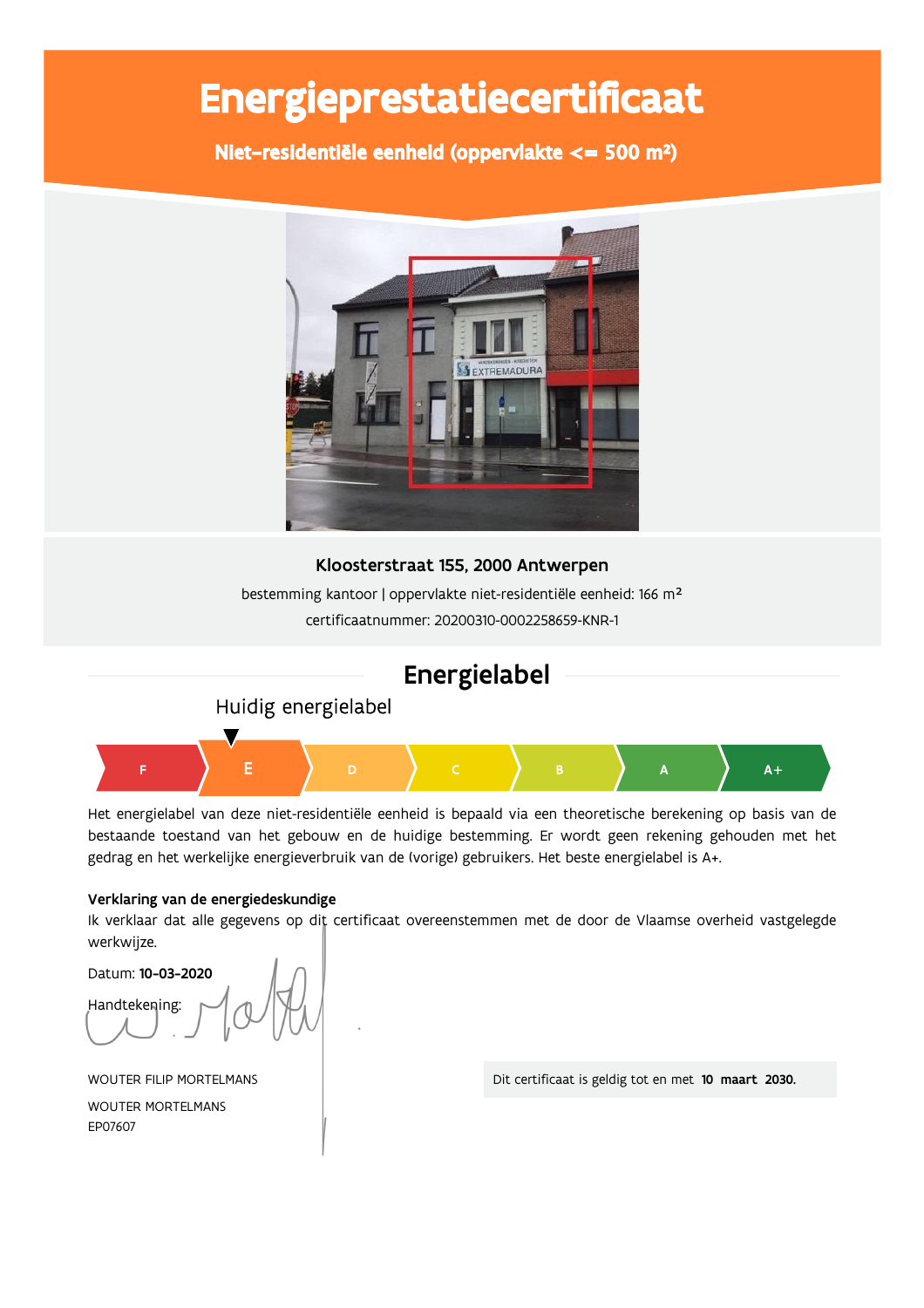# Huidige staat van de niet-residentiële eenheid

Om uw niet-residentiële eenheid energiezuiniger te maken, zijn er twee mogelijke pistes:

#### $\left( 1 \right)$ Inzetten op isolatie en verwarming

U isoleert elk deel van uw eenheid tot de én voorziet doelstelling  $\overline{11}$ een energie-efficiënte verwarmingsinstallatie (warmtepomp, condenserende ketel. (micro-)WKK. efficiënt warmtenet  $\bigcap_{ }$ decentrale toestellen met een totaal

OF

 $2^{\circ}$ 

### Energielabel van de eenheid

U behaalt een energielabel A voor uw eenheid. U kiest op welke manier u dat doet: isoleren, efficiënt verwarmen, efficiënt ventileren, zonne-energie, hernieuwbare energie ...



De U-waarde beschrijft de isolatiewaarde van daken, muren, vloeren, vensters ... Hoe lager de U-waarde, hoe beter het constructiedeel isoleert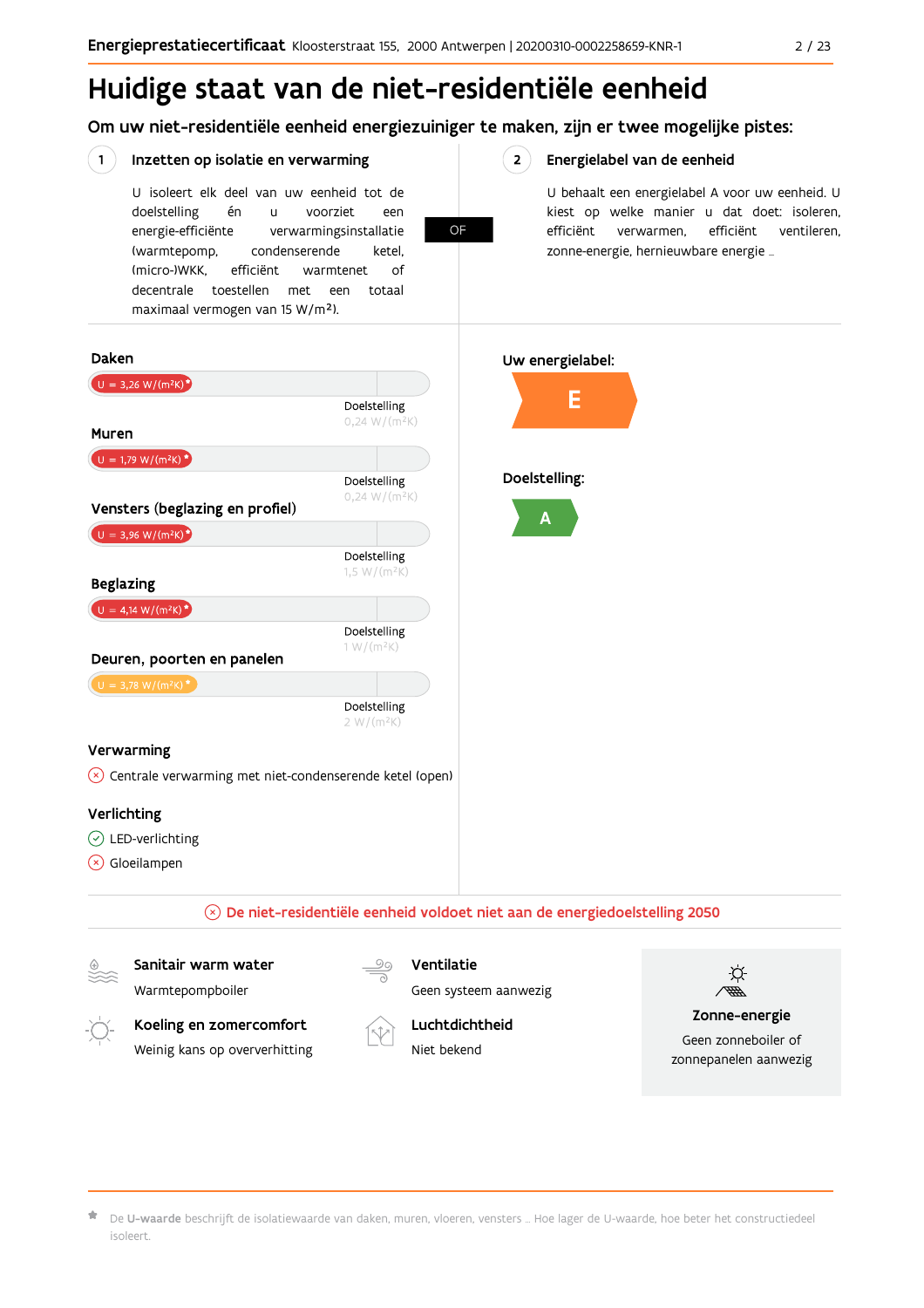# Overzicht aanbevelingen

In deze tabel vindt u aanbevelingen om uw niet-residentiële eenheid energiezuiniger te maken. De aanbevelingen zijn gebaseerd op piste 1. Kunt u ze niet allemaal uitvoeren, dan helpen ze u ook om via piste 2 de doelstelling te halen. Vraag advies aan een specialist voordat u met de renovatiewerken start.

De volgorde in deze tabel is automatisch bepaald en is niet noodzakelijk de juiste volgorde om aan de slag te gaan. Het is louter een eerste indicatie op basis van de energieprestatie.

|              | <b>HUIDIGE SITUATIE</b>                                                                                                              | <b>AANBEVELING</b>                                                           |
|--------------|--------------------------------------------------------------------------------------------------------------------------------------|------------------------------------------------------------------------------|
|              | Daken<br>119 m <sup>2</sup> van het dak is vermoedelijk niet geïsoleerd.                                                             | Plaats isolatie.                                                             |
|              | <b>Vensters</b><br>6,3 m <sup>2</sup> van de vensters heeft enkele beglazing. De<br>raamprofielen zijn niet thermisch onderbroken.   | Vervang de vensters.                                                         |
|              | <b>Muren</b><br>29 m <sup>2</sup> van de muren is vermoedelijk niet geïsoleerd.                                                      | Plaats isolatie.                                                             |
|              | <b>Vensters</b><br>7,8 m <sup>2</sup> van de vensters heeft dubbele beglazing. De<br>raamprofielen zijn thermisch weinig performant. | Vervang de vensters.                                                         |
|              | Deuren, poorten en panelen<br>2,3 m <sup>2</sup> van de deuren of poorten is onvoldoende<br>geïsoleerd.                              | Vervang de deuren en poorten.                                                |
|              | Verwarming<br>De eenheid wordt inefficiënt verwarmd.                                                                                 | Vervang de inefficiënte verwarming.                                          |
| <b>SHARE</b> | Verlichting<br>Een deel van de gebouweenheid wordt inefficiënt<br>verlicht.                                                          | Vervang de verlichting in deze ruimtes door een<br>energiezuinig systeem.    |
|              | Zonne-energie<br>Er is geen installatie op zonne-energie aanwezig.                                                                   | Onderzoek de mogelijkheid om zonnepanelen of een<br>zonneboiler te plaatsen. |
|              | • Energetisch helemaal niet in orde • Energetisch niet in orde • Zonne-energie                                                       |                                                                              |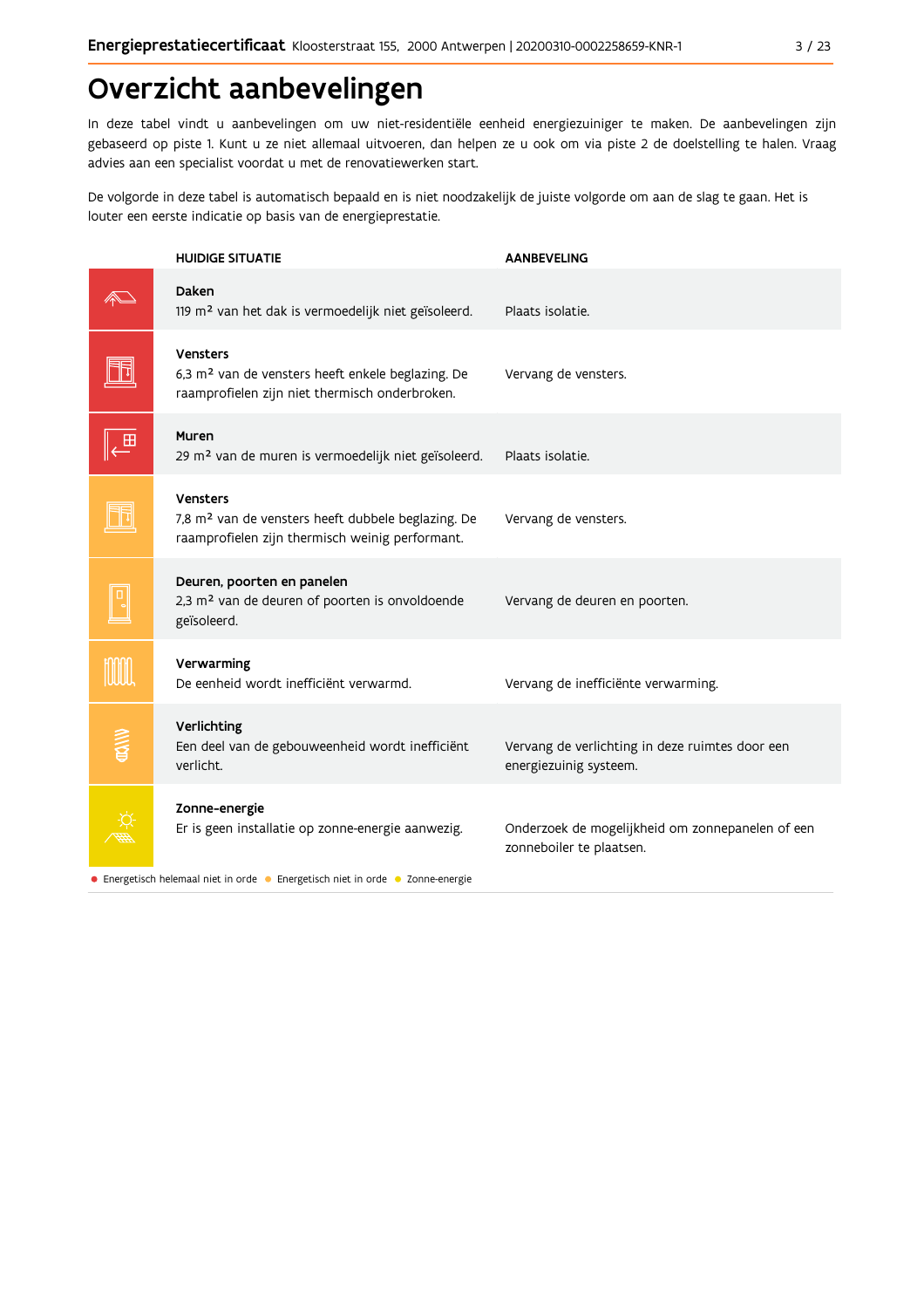### Energielabel na uitvoering van de aanbevelingen

Als u beslist om uw eenheid stapsgewijs te renoveren in de hierboven gesuggereerde volgorde, geeft de onderstaande energieschaal een overzicht van waar uw eenheid zich na elke stap zal bevinden op de energieschaal. Verandert u de volgorde, dan verandert ook de impact van elke maatregel. Dat kan hier niet weergegeven worden. Bij de plaatsing van een installatie op zonne-energie zal het energielabel nog verder verbeteren.



## Aandachtspunten

 $\left(\begin{array}{c} 1 \end{array}\right)$ 

Hou rekening met de volgende aspecten als u uw eenheid energiezuinig en comfortabeler wilt maken.

Luchtdichtheid: De luchtdichtheid van de eenheid is niet gemeten. Een goede luchtdichtheid is nodig om de warmte niet via spleten en kieren te laten ontsnappen. Let er bij de renovatie op dat de werken luchtdicht uitgevoerd worden. U kunt nadien de luchtdichtheid laten meten om eventueel overblijvende lekken op te sporen en uw energielabel mogelijk nog te verbeteren.

 $\stackrel{\circ}{\equiv}$ Ventilatie: De eenheid beschikt mogelijk niet over voldoende ventilatievoorzieningen. Een goede ventilatie is echter noodzakelijk om een gezond binnenklimaat te garanderen. Voorzie bij uw renovatie daarom in een ventilatiesysteem. Om energie te besparen, kunt u het best kiezen voor een systeem met vraagsturing of warmteterugwinning.



Koeling en zomercomfort: Op dit moment heeft de eenheid weinig kans op oververhitting. Nadat de eenheid geïsoleerd is, wordt het echter belangrijk om tijdens de zomer de warmte buiten te houden. Hou daarom bij de renovatie al rekening met de plaatsing van buitenzonwering. Vermijd de plaatsing van een koelinstallatie, want die verbruikt veel energie.

Sanitair warm water: De eenheid beschikt over een warmtepompboiler. Er zijn geen bijkomende aandachtspunten.

## Renovatie gebouw

Bij een gebouw met meerdere (woon)eenheden zal de energetische renovatie vooral betrekking hebben op de gemeenschappelijke delen, zoals de daken, vloeren, buitenmuren en de collectieve installaties. U moet mogelijks samen met de mede-eigenaars beslissen over de renovatie van de gemeenschappelijke delen. Dergelijke renovatie kadert best in een totaalaanpak.

### Let op!

**FOR** 

De aanbevelingen, aandachtspunten en eventuele prijsindicaties op het energieprestatiecertificaat worden standaard gegenereerd op de wijze die de Vlaamse overheid heeft vastgelegd. Laat u bijstaan door een specialist om op basis van de aanbevelingen en aandachtspunten een concreet renovatieplan op te stellen. De energiedeskundige is niet aansprakelijk voor de eventuele schade die ontstaat bij het uitvoeren van de standaard gegenereerde aanbevelingen of aandachtspunten.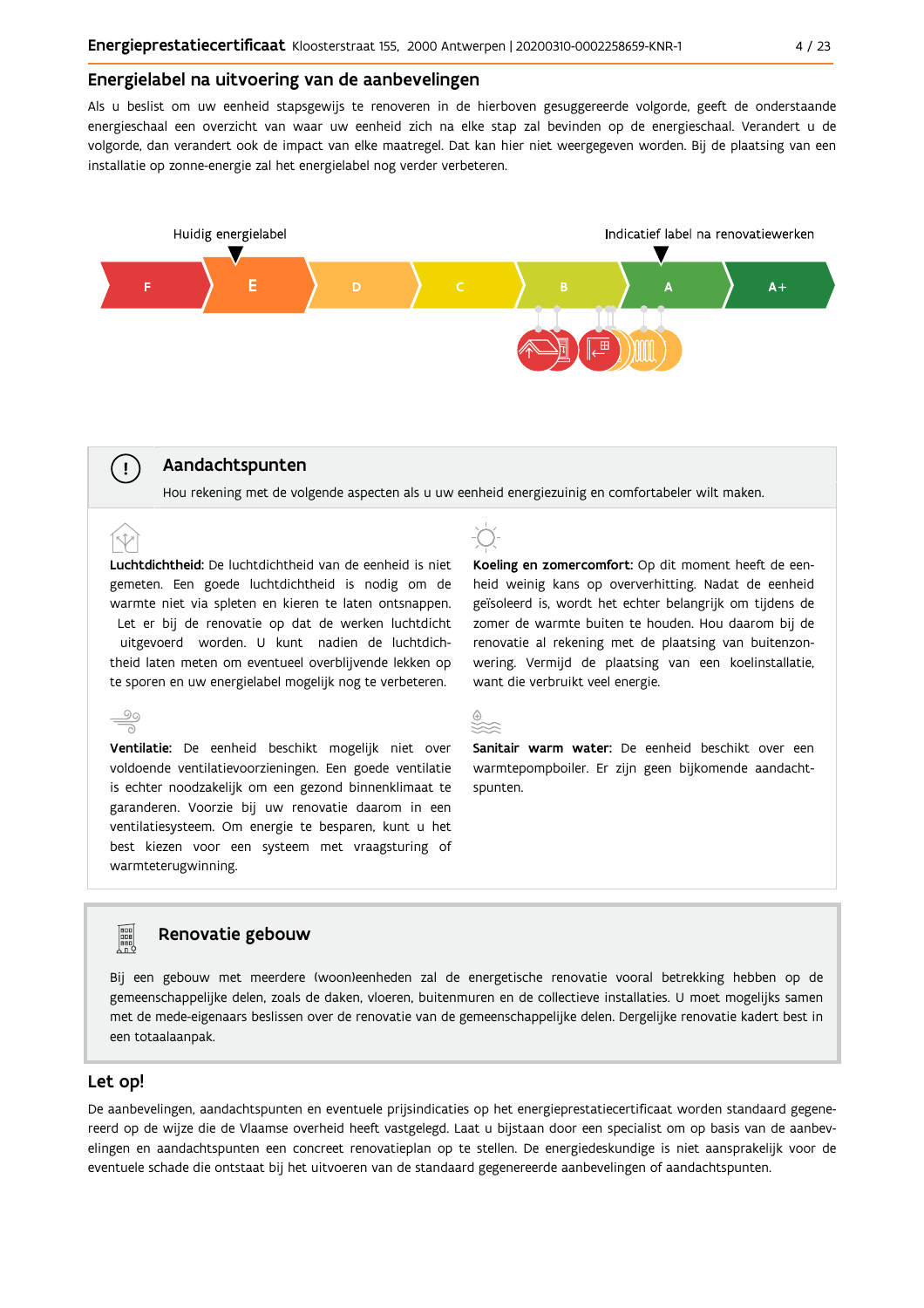### Meer informatie?

- Voor meer informatie over het energieprestatiecertificaat, gebruiksgedrag, woningkwaliteit ... kunt u terecht op www.energiesparen.be.
- Meer informatie over beter renoveren vindt u op www.energiesparen.be/ikbenoveer.

#### Gegevens energiedeskundige:

WOUTER FILIP MORTELMANS WOUTER MORTELMANS Jos Swinkelsstraat 17, 2160 Wommelgem EP07607

## Premies

Informatie over energiewinsten, subsidies of andere financiële voordelen vindt u op www.energiesparen.be.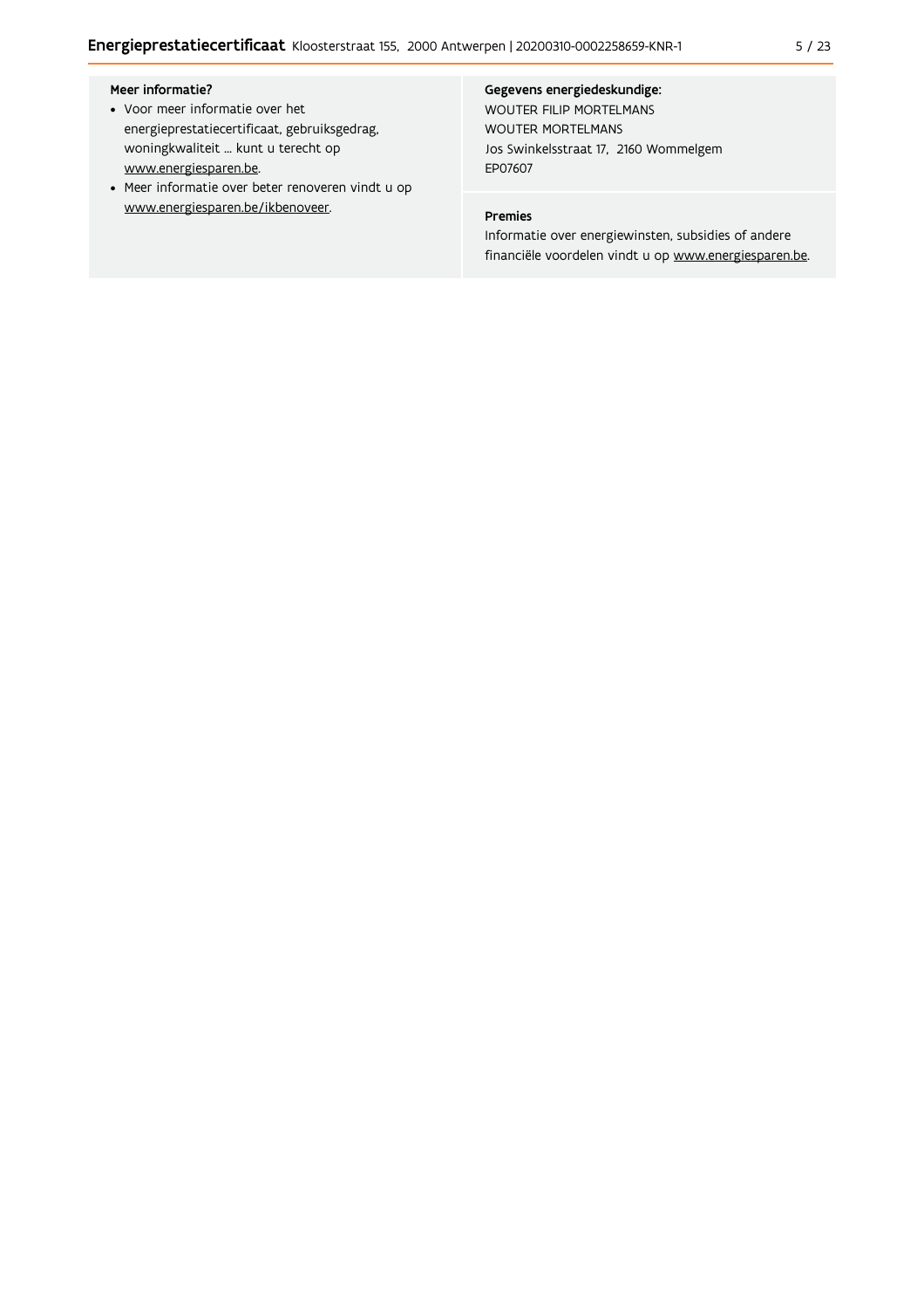# Energieprestatiecertificaat (EPC) in detail

Elk gebouw bestaat uit verschillende onderdelen die met elkaar verbonden zijn. Als u renoveert, kunt u het best al rekening houden met de werken die u later nog gaat uitvoeren.

Dit deel van het energieprestatiecertificaat gaat dieper in op de aanbevelingen van uw eenheid. Samen met uw architect of andere vakman kunt u op basis hiervan een renovatieplan opstellen.

## Inhoudstafel

| Daken.                           | 9  |
|----------------------------------|----|
| Vensters en deuren               | 11 |
| Muren                            | 14 |
| Ruimteverwarming                 | 17 |
| Verlichting                      | 20 |
| Installaties voor zonne-energie. | 21 |
| Overige installaties             | 23 |
|                                  |    |

## 10 goede redenen om nu al te BENOveren

BENOveren is BEter reNOveren dan gebruikelijk is, met hogere ambities op het vlak van energieprestaties, goed gepland en met deskundig advies, zodat ook latere renovatiestappen haalbaar blijven (zie ook www.energiesparen.be/ikbenoveer). Een geBENOveerde eenheid biedt veel voordelen:

| 1. Een lagere energiefactuur            |
|-----------------------------------------|
| 2. Meer comfort                         |
| 3. Een gezonder binnenklimaat           |
| 4. Esthetische meerwaarde               |
| 5. Financiële meerwaarde                |
| 6. Nodig voor ons klimaat               |
| 7. Uw eenheid is klaar voor uw oude dag |
| 8. Minder onderhoud                     |
| 9. Vandaag al haalbaar                  |
| 10. De overheid betaalt mee             |

## Renoveren of slopen: let op voor asbest!

Asbest is een schadelijke stof die nog regelmatig aanwezig is in gebouwen. In veel gevallen kunnen asbesttoepassingen op een eenvoudige en vooral veilige manier verwijderd worden. Deze werken en eventuele bijhorende kosten zijn niet inbegrepen in het EPC. Voor meer informatie over (het herkennen van) asbest en asbestverwijdering kunt u terecht op www.ovam.be.

## Hoe wordt het EPC opgemaakt?

De eigenschappen van uw eenheid zijn door de energiedeskundige ingevoerd in software die door de Vlaamse overheid is opgelegd. De energiedeskundige mag zich alleen baseren op zijn vaststellingen tijdens het plaatsbezoek en op bewijsstukken die voldoen aan de voorwaarden die de Vlaamse overheid heeft opgelegd. Op basis van de invoergegevens berekent de software het energielabel en genereert automatisch aanbevelingen en eventueel ook prijsindicaties. Bij onbekende invoergegevens gaat de software uit van veronderstellingen, onder meer op basis van het (ver)bouw- of fabricagejaar. Om zeker te zijn van de werkelijke samenstelling van uw muur, dak of vloer kunt u ervoor kiezen om verder (destructief) onderzoek uit te voeren (losschroeven stopcontact, gaatje boren in een voeg, binnenafwerking tijdelijk verwijderen ...).

Voor meer informatie over de werkwijze, de bewijsstukken en de voorwaarden kunt u terecht op www.energiesparen.be.

## Slopen?

Voor oudere eenheden in slechte staat, is het soms interessant om het gebouw te slopen en opnieuw te beginnen. Als u sloop overweegt, kunt u voor meer informatie terecht op www.energiesparen.be.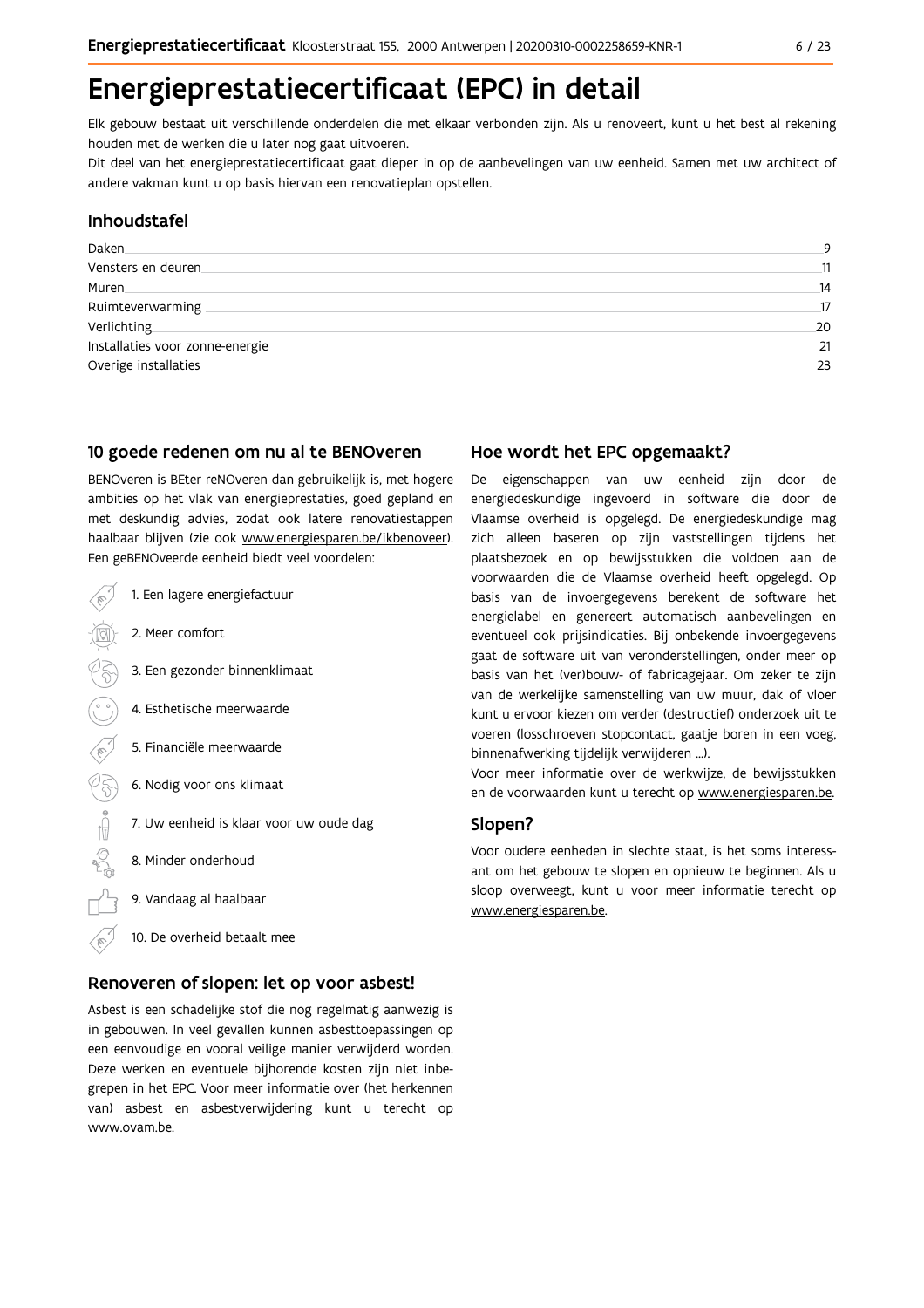## Algemene gegevens

| Gebouw id                                                   | 16619111         |
|-------------------------------------------------------------|------------------|
| Gebouweenheid id                                            | 16620908         |
| Datum plaatsbezoek                                          | 10/03/2020       |
| Referentiejaar bouw                                         | Onbekend         |
| Beschermd volume (m <sup>3</sup> )                          | 512              |
| Bruikbare vloeroppervlakte (m <sup>2</sup> )                | 166              |
| Verliesoppervlakte (m <sup>2</sup> )                        | 164              |
| Infiltratiedebiet (m <sup>3</sup> /(m <sup>2</sup> h))      | Onbekend         |
| Thermische massa                                            | Zwaar            |
| Residentiële bestemming                                     | geen             |
| Ligging van de eenheid in het gebouw                        | volledige gebouw |
| Karakteristiek jaarlijks primair energieverbruik (kWh/jaar) | 90.123           |
| CO <sub>2</sub> -emissie (kg/jaar)                          | 17.147           |
| Gemiddelde U-waarde gebouwschil (W/(m <sup>2</sup> K))      | 3,07             |
| Gemiddeld installatierendement verwarming (%)               | 46               |

Met een bepaalde bestemming gaan vaak specifieke noden gepaard. Zo zal bijvoorbeeld een restaurant meer sanitair warm water verbruiken dan een kantoor. Aannames voor de specifieke behoeften voor verwarming, koeling, sanitair warm water, ventilatie en verlichting per bestemming worden ingerekend in de energiescore.

| Berekende energiescore kantoor (kWh/(m <sup>2</sup> jaar))         | 543   |
|--------------------------------------------------------------------|-------|
| Berekende energiescore handel (kWh/(m <sup>2</sup> jaar))          | 724   |
| Berekende energiescore horeca (kWh/(m <sup>2</sup> jaar))          | 1.045 |
| Berekende energiescore logeerfunctie (kWh/(m <sup>2</sup> jaar))   | 694   |
| Berekende energiescore andere/onbekend (kWh/(m <sup>2</sup> jaar)) | 1.145 |

## Verklarende woordenlijst

| U-waarde                                            | De U-waarde beschrijft de isolatiewaarde van daken, muren, vensters  Hoe lager de<br>U-waarde, hoe beter de constructie isoleert.                                                                                                                                          |
|-----------------------------------------------------|----------------------------------------------------------------------------------------------------------------------------------------------------------------------------------------------------------------------------------------------------------------------------|
| R-waarde                                            | De warmteweerstand van een materiaallaag. Hoe groter de R-waarde, hoe beter de<br>materiaallaag isoleert.                                                                                                                                                                  |
| lambdawaarde                                        | De warmtegeleidbaarheid van een materiaal. Hoe lager de lambdawaarde, hoe beter<br>het materiaal isoleert.                                                                                                                                                                 |
| spouw                                               | Een laag in de constructie tussen twee andere materiaallagen die al dan niet (volledig)<br>gevuld is met isolatie of lucht.                                                                                                                                                |
| karakteristiek jaarlijks primair<br>energieverbruik | De berekende hoeveelheid primaire energie die gedurende één jaar nodig is voor de<br>verwarming, de aanmaak van sanitair warm water, de ventilatie en de koeling van een<br>eenheid. Eventuele bijdragen van zonneboilers en zonnepanelen worden in mindering<br>gebracht. |
| berekende energiescore                              | Een maat voor de totale energieprestatie van een eenheid. De berekende energiescore                                                                                                                                                                                        |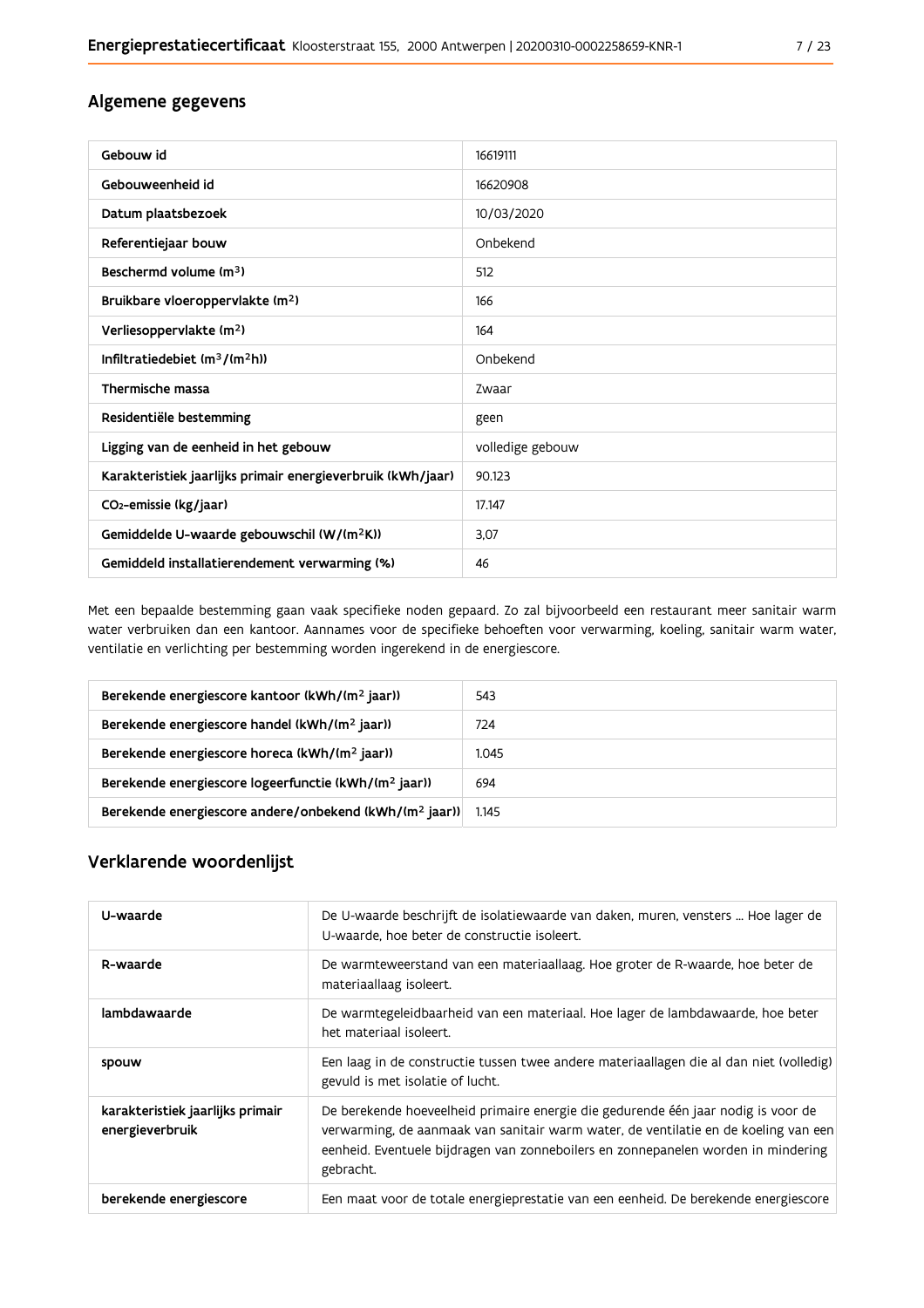| is gelijk aan het karakteristiek jaarlijks primair energieverbuik, gedeeld door de |
|------------------------------------------------------------------------------------|
| bruikbare vloeroppervlakte.                                                        |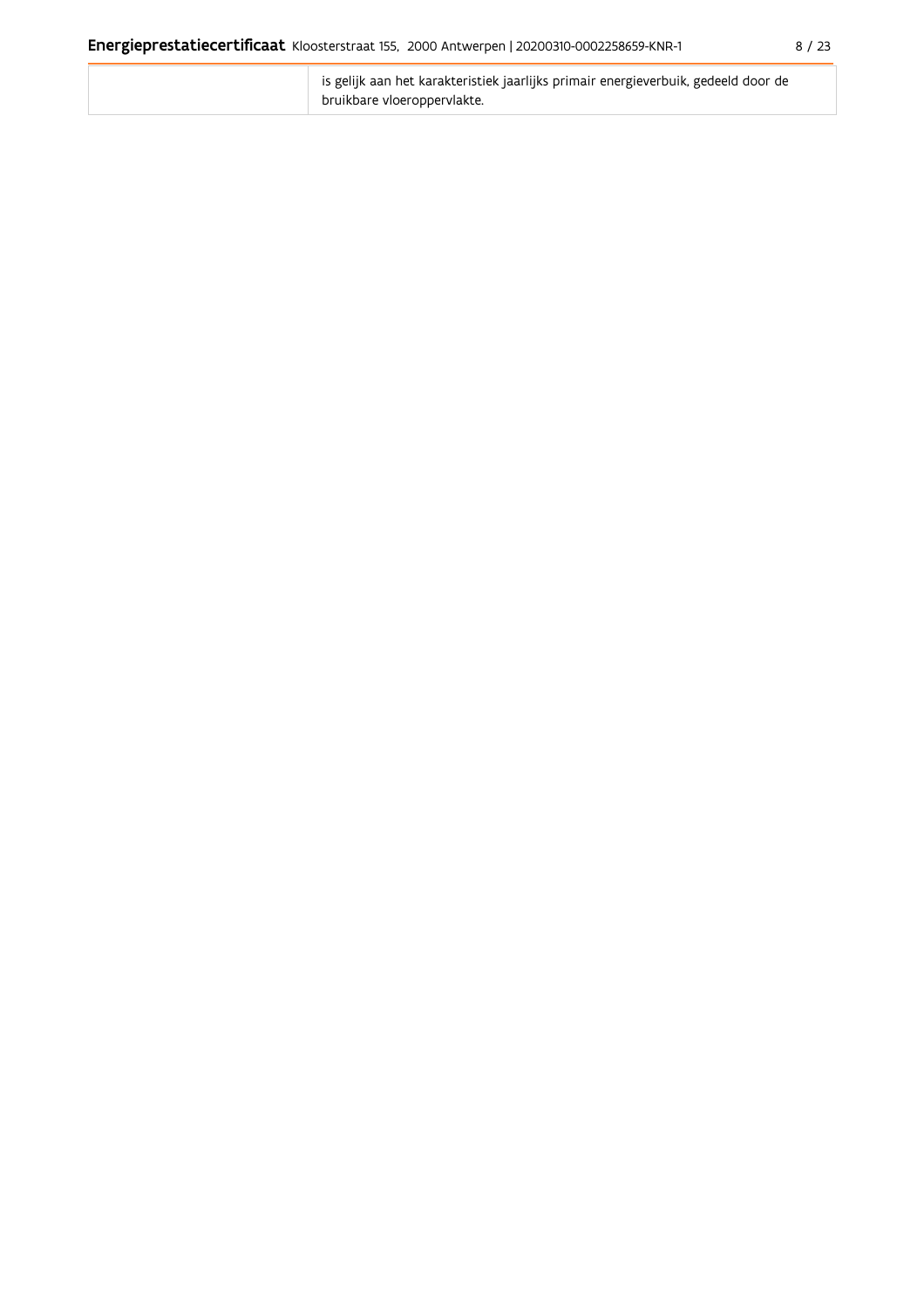## **Daken**

### Plat dak

73 m<sup>2</sup> van het platte dak is vermoedelijk niet Plaats isolatie boven op het platte dak. geïsoleerd.

#### Plafond

46 m<sup>2</sup> van het plafond is vermoedelijk niet geïsoleerd.

Plaats isolatie in of onder het plafond of plaats isolatie boven op het plafond.

Bij de renovatie van uw dak kunt u het best streven naar een U-waarde van maximaal 0,24 W/(m<sup>2</sup>K). Dat komt overeen met een isolatielaag van ongeveer 14 cm minerale wol of XPS ( $\lambda_a$  = 0,035 W/(m.K)) of 12 cm PUR ( $\lambda_a$  = 0,027 W/(m.K)). Als u de isolatie van uw platte of hellende dak tussen een houten dakstructuur plaatst, moet u de isolatiedikte verhogen tot minstens 22 cm minerale wol.

Hoogstwaarschijnlijk renoveert u uw dak(en) maar één keer grondig. Isoleer daarom meteen maximaal. De energiedoelstelling van 0,24 W/(m<sup>2</sup>K) vormt de basis, maar u kunt altijd streven naar beter.

## Denk vooruit!

- · Isoleert u eerst uw dak en dan uw muren? Verleng dan nu al de dakoversteken zodat de buitenmuurisolatie luchtdicht en zonder koudebrug op de dakisolatie kan aansluiten. Plaats ook de regenwaterafvoer zodanig dat er nog plaats genoeg is om buitenmuurisolatie te plaatsen.
- · Wordt het platte dak een stuk dikker door de isolatie? Hou er dan rekening mee dat u ook de dakgoten, brandmuurtjes, dakranden, gevels ... moet verhogen.
- · Bent u van plan een ventilatiesysteem, zonneboiler of zonnepanelen te plaatsen? Hou dan nu al rekening met de nodige leidingdoorvoeren of dakverstevigingen.
- · Denk bij de renovatie van uw dak aan functies die u later nog wilt toevoegen (bijvoorbeeld een zolderkamer wordt bureau) en zorg nu al voor voldoende daglicht door bijvoorbeeld dakvlakvensters te integreren in uw dak.

## Een plat dak isoleren

Bij de isolatie van een plat dak kunt u het best kiezen voor een warm dak. Als het platte dak nog in goede staat is, wordt boven op de bestaande dakconstructie een nieuwe laag met dampscherm, isolatie en dakbedekking aangebracht. Als het dak al geïsoleerd is, moet vooraf bekeken worden hoeveel isolatie u nog kunt bijplaatsen. Vraag daarvoor raad aan een specialist.

Een groendak is een mooie en tegelijk ecologische oplossing. Laat een specialist vooraf onderzoeken of u van het platte dak een groendak kunt maken.

## Een plafond isoleren

Als de ruimte onder uw hellende dak onverwarmd blijft of ontoegankelijk is, kunt u beter het plafond isoleren. Zo bespaart u dubbel: op uw energiefactuur, maar ook op het isolatiemateriaal en de plaatsing. U kunt de isolatie boven op de vloerplaat plaatsen.



Bij een vloeropbouw met houten elementen kunt u de isolatie tussen de balken aanbrengen. Als de zolder wordt gebruikt, moet u een loopvloer plaatsen. Isoleer goed rond het trapgat en voorzie in isolatie in het zolderluik.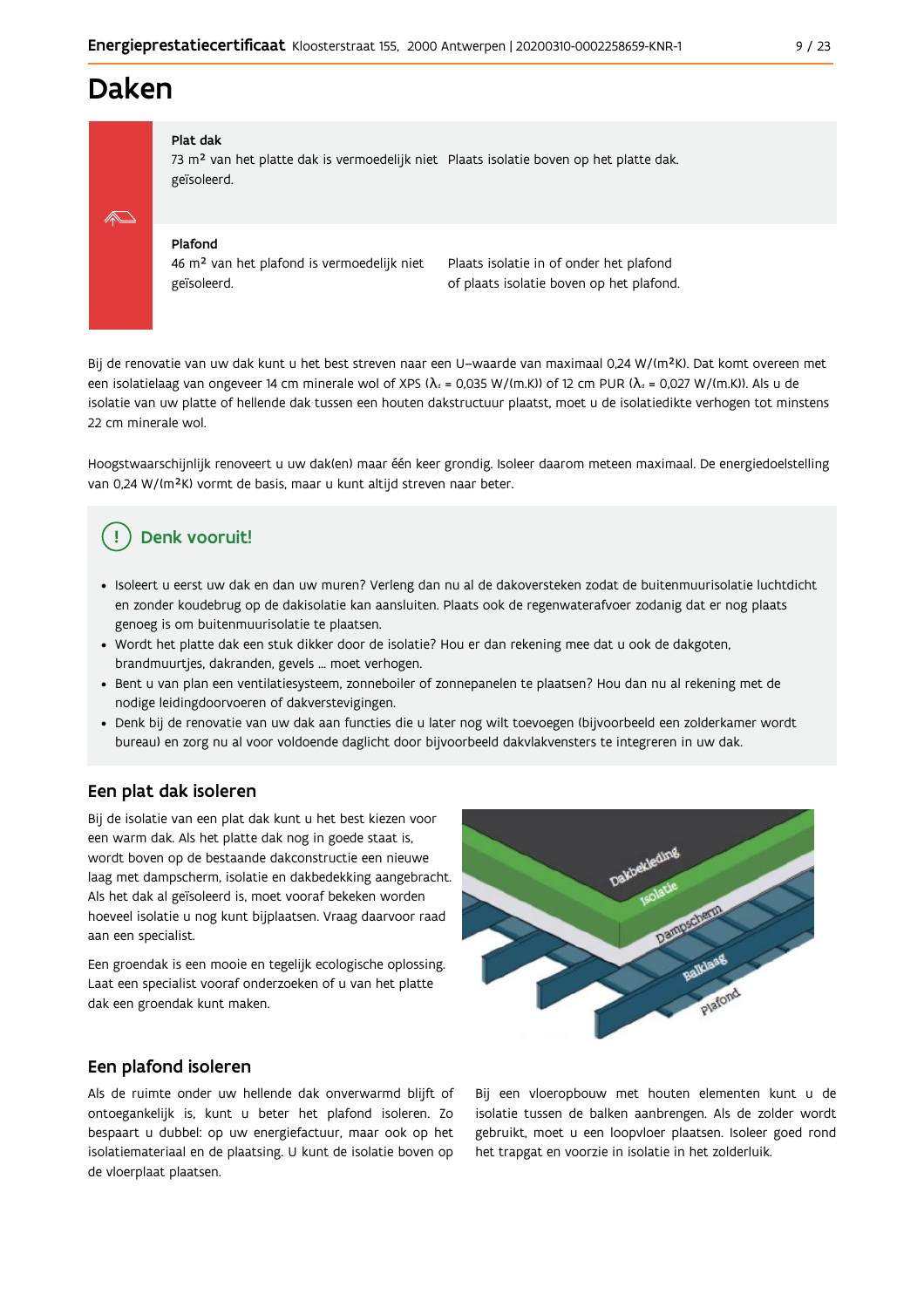#### Pas op! (!

- · Zorg steeds dat de isolatie wind- en luchtdicht geplaatst wordt. Anders gaat een groot deel van het isolatie-effect teniet.
- Het extra gewicht op de bestaande constructie van het dak heeft mogelijk een impact op de draagkracht en stabiliteit van het dak, de gevels en de fundering.
- · Door het isoleren van het dak gaat de luchtdichtheid van uw eenheid er op vooruit en kan de luchtverversing niet meer gebeuren via spleten en kieren. Voorzie dus een ventilatiesysteem om uw eenheid te ventileren. Dat is niet enkel essentieel om vochtproblemen te vermijden, maar ook voor uw gezondheid en uw comfort.

Laat u bijstaan door een architect, aannemer of vakman voor deskundig advies en een goede uitvoering van de werken.

## Technische fiche daken

De energiedeskundige heeft de onderstaande gegevens ingevoerd. Bezorg die gegevens aan uw vakman.



### Legende

a dak niet in riet of cellenbeton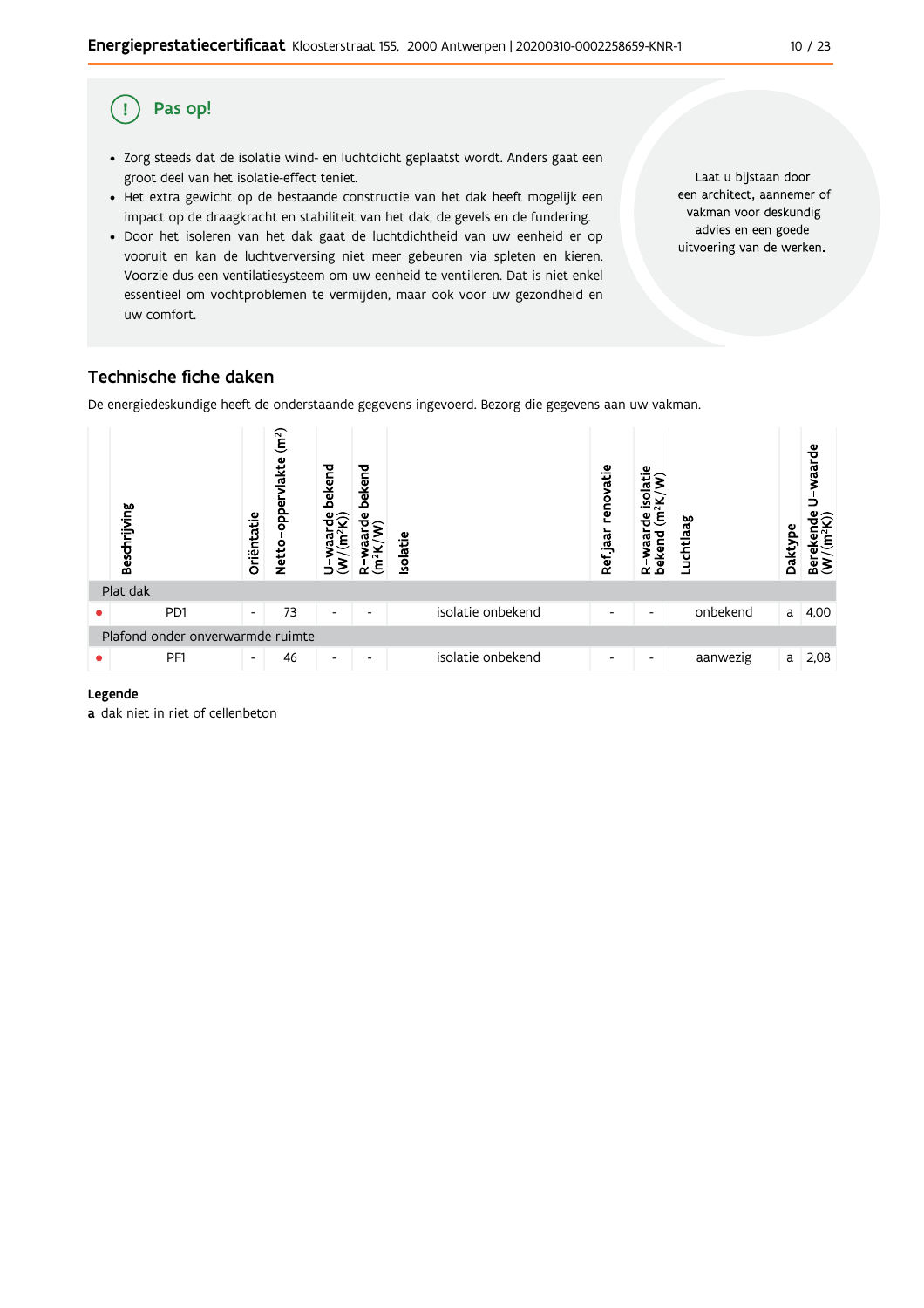## Vensters en deuren

Vensters 6,3 m<sup>2</sup> van de vensters heeft enkele beglazing. Dat is niet energiezuinig. Ook de raamprofielen zijn thermisch weinig performant.

Vervang de vensters door nieuwe vensters met hoogrendementsbeglazing en energieperformante raamprofielen.

#### Vensters

Ħ

Ħ

7,8 m<sup>2</sup> van de vensters heeft dubbele beglazing. Dat is weinig energiezuinig. Ook de raamprofielen zijn thermisch weinig performant.

Vervang de vensters door nieuwe vensters met hoogrendementsbeglazing en energieperformante raamprofielen.

#### Deuren en poorten

2,3 m<sup>2</sup> van de deuren of poorten is onvoldoende geïsoleerd.

Vervang de weinig energiezuinige deuren of poorten door een energiezuinig alternatief met sterk isolerende profielen.

De kwaliteit van zowel de beglazing als de profielen bepaalt de energieprestatie van uw vensters. Kies altijd voor dubbele hoogrendementsbeglazing of drievoudige beglazing met een U-waarde van maximaal 1,0 W/(m<sup>2</sup>K). Bij de renovatie van vensters kunt u het best streven naar een U-waarde van maximaal 1,5 W/(m<sup>2</sup>K) voor de vensters (glas + profielen). Naast de vensters in de gevel verdienen ook dakvlakvensters, koepels, lichtstraten, polycarbonaatplaten en glasbouwstenen de nodige aandacht.

Bij de vervanging van uw deuren, poorten of panelen kunt u het best streven naar een U-waarde van maximaal 2 W/(m<sup>2</sup>K). Kies daarom voor een deur of poort met sterk isolerende profielen en panelen. Als de deur glas bevat, kunt u het best kiezen voor dubbele hoogrendementsbeglazing of drievoudige beglazing met een U-waarde van maximaal 1,0 W/(m<sup>2</sup>K).

Hoogstwaarschijnlijk vervangt u uw buitenschrijnwerk maar één keer. Kies daarom meteen voor de meest energie-efficiënte oplossing.

## Denk vooruit!

- Vervangt u eerst uw buitenschrijnwerk en isoleert u pas nadien uw gevels? Zorg er nu al voor dat de buitenmuurisolatie zonder koudebruggen op de profielen van uw vensters en deuren zal kunnen aansluiten. Zo vermijdt u condensatie en schimmelvorming in uw eenheid.
- Bent u van plan om ventilatie te plaatsen met natuurlijke toevoer, eventueel in combinatie met mechanische afvoer? Bouw dan nu al ventilatieroosters in de vensters in.
- · Bent u van plan geautomatiseerde buitenzonwering te plaatsen? Breng dan nu al de nodige bekabeling aan.

### Vensters vervangen

Het venster (glas + profielen) in zijn geheel vervangen is op energetisch vlak de beste oplossing. Als het om bepaalde redenen (esthetisch, bouwkundige regelgeving ...) niet mogelijk of gewenst is om het volledige venster te vervangen, vervang dan minstens het glas of plaats een dubbel raam of voorzetglas. Besteed altijd voldoende aandacht aan een luchtdichte plaatsing van het buitenschrijnwerk.

Beschikt u nog over oude rolluikkasten? Vervang ze door geïsoleerde luchtdichte kasten.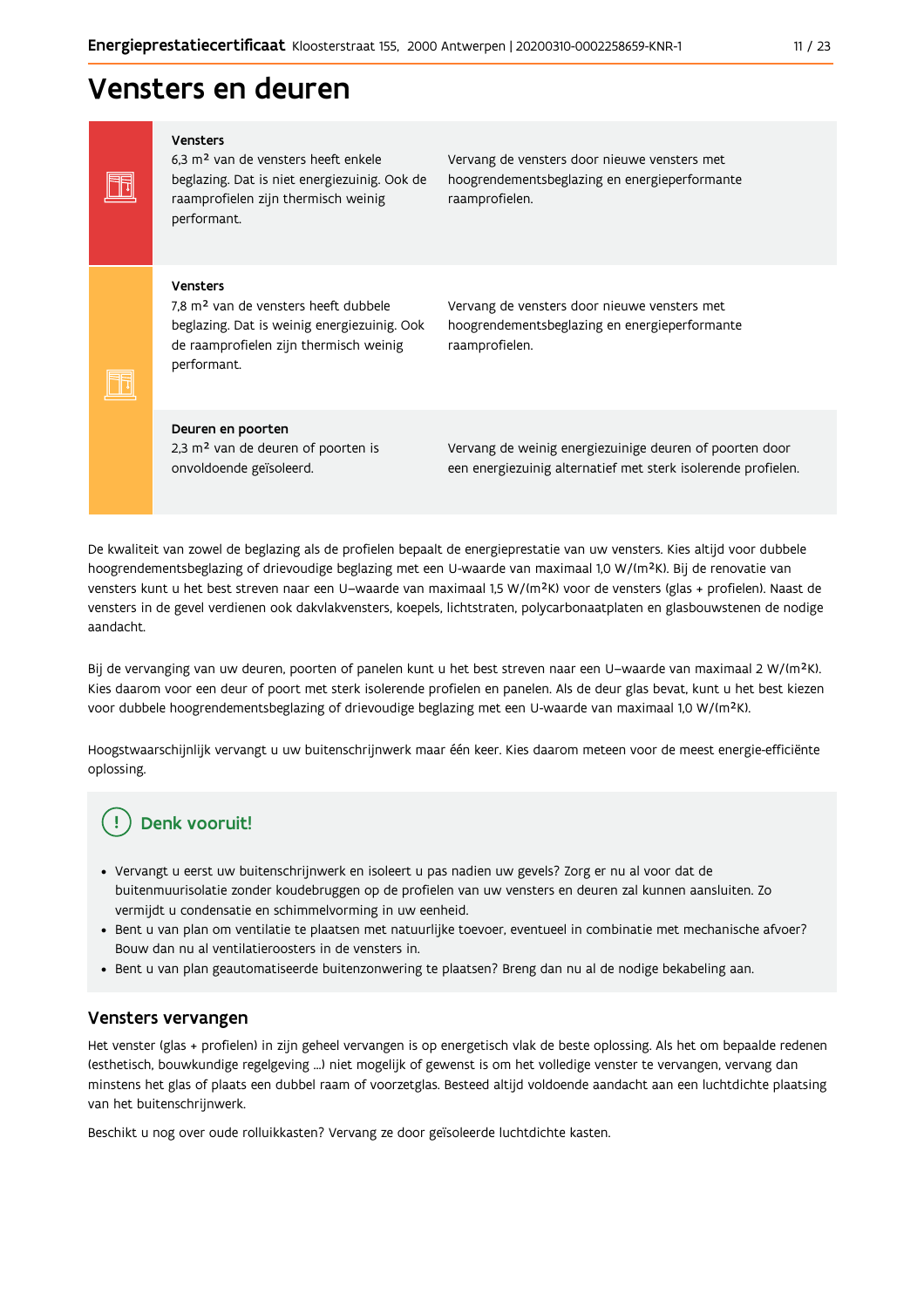## Deuren, poorten of panelen vervangen

Zorg ervoor dat deuren, poorten of panelen luchtdicht geplaatst worden. Een luchtdichte buitendeur is aan vier kanten uitgerust met een goede dichting. Aan de onderkant van de deur wordt daarvoor vaak gebruikgemaakt van een zogenaamde valdorpel. Dat is een automatisch tochtprofiel dat onzichtbaar in de onderkant van de deur is ingewerkt. Door een mechanisme gaat de valdorpel automatisch naar beneden als de deur dichtgaat en komt hij naar omhoog als de deur geopend wordt.

#### Pas op! q

· Dankzij de vervanging van het buitenschrijnwerk gaat de luchtdichtheid van uw eenheid er sterk op vooruit en kan de luchtverversing niet meer gebeuren via spleten en kieren. Voorzie dus een ventilatiesysteem om uw eenheid te ventileren. Dat is niet enkel essentieel om vochtproblemen te vermijden, maar ook voor uw gezondheid en uw comfort.

Laat u bijstaan door een architect, aannemer of vakman voor deskundig advies en een goede uitvoering van de werken.

## Technische fiche van de vensters

De energiedeskundige heeft de onderstaande gegevens ingevoerd. Bezorg die gegevens aan uw vakman.

|           | Beschrijving   | Oriëntatie | Helling   | (m <sup>2</sup> )<br>Oppervlakte | bekend<br>vaarde<br>(m <sup>2</sup> K))<br>waa<br>$\overline{\mathcal{E}}$<br>っ | <b>Beglazing</b> | Buitenzonwering          | Profiel   | U-waarde<br>$\begin{array}{ll}\text{Berekende} \\\text{(W/(m²K))}\end{array}$ |
|-----------|----------------|------------|-----------|----------------------------------|---------------------------------------------------------------------------------|------------------|--------------------------|-----------|-------------------------------------------------------------------------------|
|           | In voorgevel   |            |           |                                  |                                                                                 |                  |                          |           |                                                                               |
|           | VG1-GL1        | W          | verticaal | 7,8                              | $\blacksquare$                                                                  | dubbel glas      | $\overline{\phantom{0}}$ | kunst 1?k | 3,01                                                                          |
| $\bullet$ | VG1-GL2        | W          | verticaal | 2,7                              | $\overline{\phantom{a}}$                                                        | enkel glas       | $\overline{\phantom{0}}$ | kunst 1?k | 5,22                                                                          |
|           | In achtergevel |            |           |                                  |                                                                                 |                  |                          |           |                                                                               |
|           | AG2-GL1        | O          | verticaal | 3,6                              | $\overline{\phantom{a}}$                                                        | enkel glas       | $\overline{\phantom{a}}$ | hout      | 5,08                                                                          |

#### Legende glastypes

enkel glas Enkelvoudige beglazing dubbel glas Gewone dubbele beglazing

#### Legende profieltypes

kunst 1?k Kunststof profiel, 1 kamer of geen hout Houten profiel informatie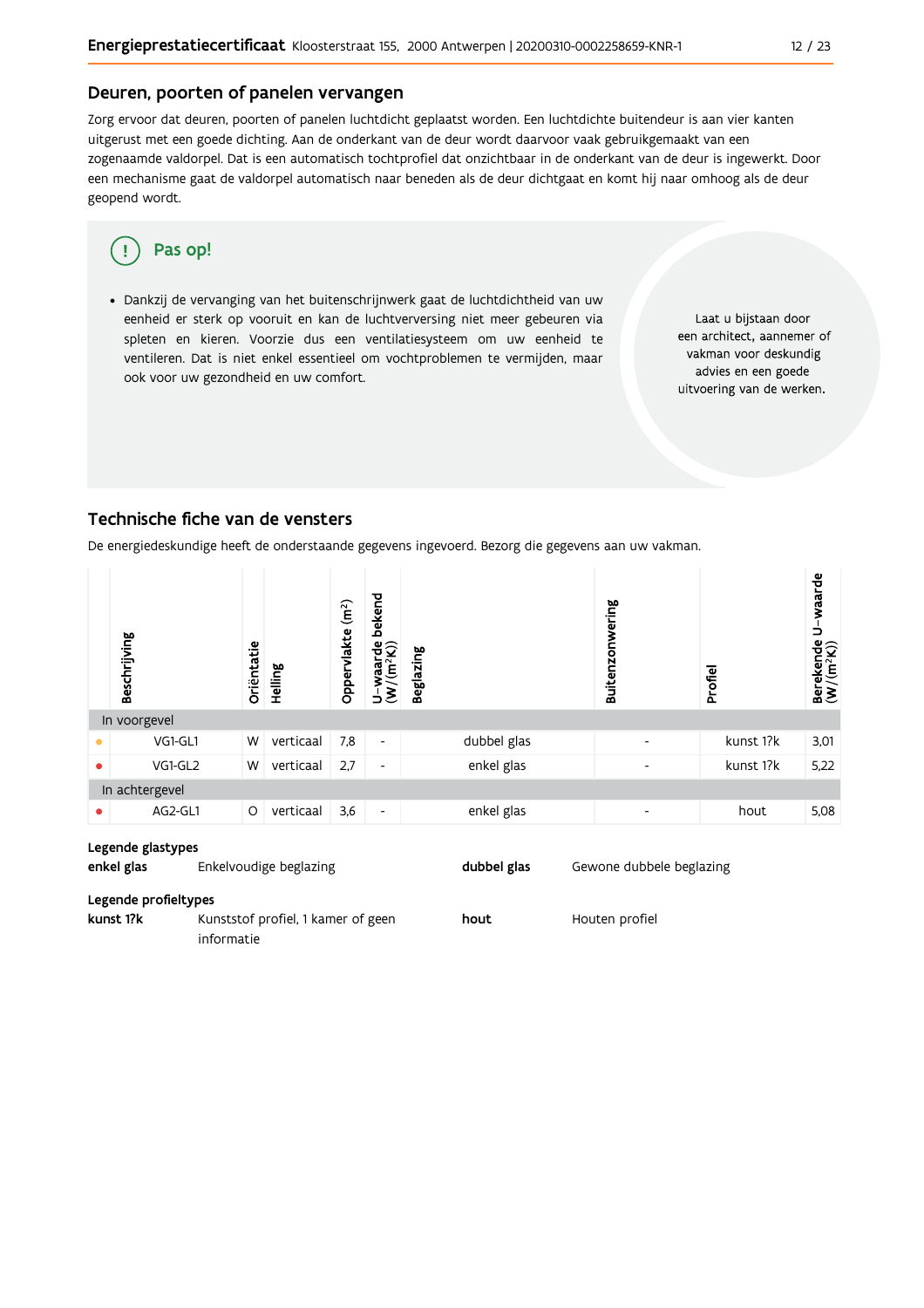## Technische fiche van de deuren, poorten en panelen

De energiedeskundige heeft de onderstaande gegevens ingevoerd. Bezorg die gegevens aan uw vakman.



## Legende deur/paneeltypes

b deur/paneel niet in metaal

### Legende profieltypes

kunst 1?k

Kunststof profiel, 1 kamer of geen informatie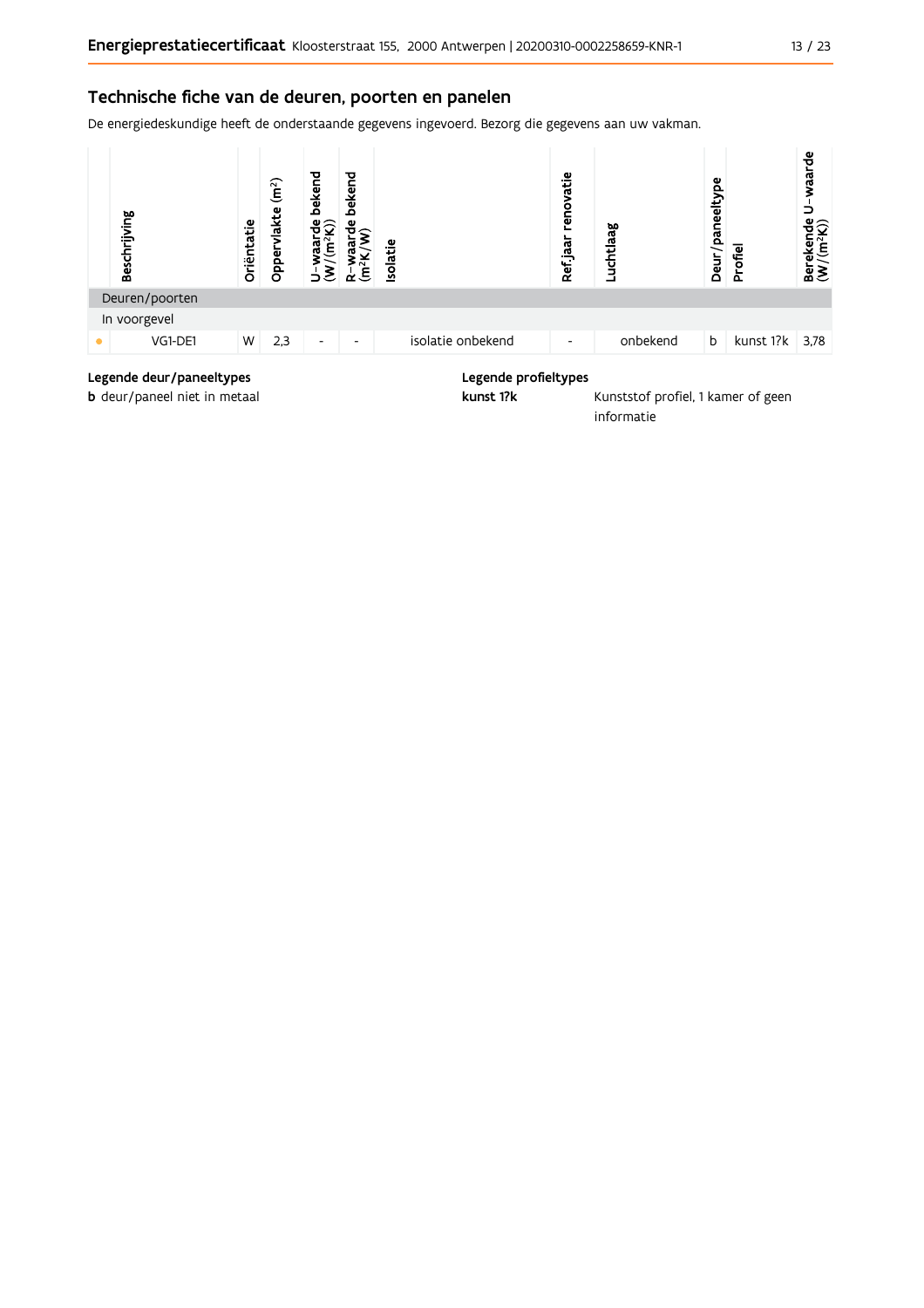## **Muren**



#### Muur (spouw)

29 m<sup>2</sup> van de spouwmuren is vermoedelijk niet geïsoleerd.

Breng isolatie aan in de spouw en plaats bijkomende isolatie aan de binnenkant van de spouwmuur of breng isolatie aan in de spouw en plaats bijkomende isolatie aan de buitenkant van de spouwmuur.

Bij de isolatie van de muren kunt u het best streven naar een U-waarde van maximaal 0,24 W/(m<sup>2</sup>K). Dat komt overeen met een isolatielaag van ongeveer 14 cm minerale wol, EPS of XPS ( $\lambda_a$  = 0,035 W/(mK)) of 10 cm PUR of PIR ( $\lambda_a$  = 0,023 W/(mK)). Als u de isolatie tussen regelwerk plaatst, breng dan minstens 6 cm extra isolatie aan.

Hoogstwaarschijnlijk renoveert u uw muren maar één keer grondig. Isoleer daarom meteen maximaal. De energiedoelstelling van 0,24 W/(m<sup>2</sup>K) vormt de basis, maar u kunt altijd streven naar beter.

#### Pas op! Ţ

- · De warmteverliezen worden niet alleen beperkt door goed te isoleren, maar ook door luchtlekken te vermijden. Besteed voldoende aandacht aan het luchtdicht aansluiten van de muurisolatie op vensters en deuren, de vloer en het dak.
- · Door het isoleren van de muren gaat de luchtdichtheid van uw eenheid er op vooruit en kan de luchtverversing niet meer gebeuren via spleten en kieren. Voorzie dus een ventilatiesysteem om uw eenheid te ventileren. Dat is niet enkel essentieel om vochtproblemen te vermijden, maar ook voor uw gezondheid en uw comfort.

Laat u bijstaan door een architect, aannemer of vakman voor deskundig advies en een goede uitvoering van de werken.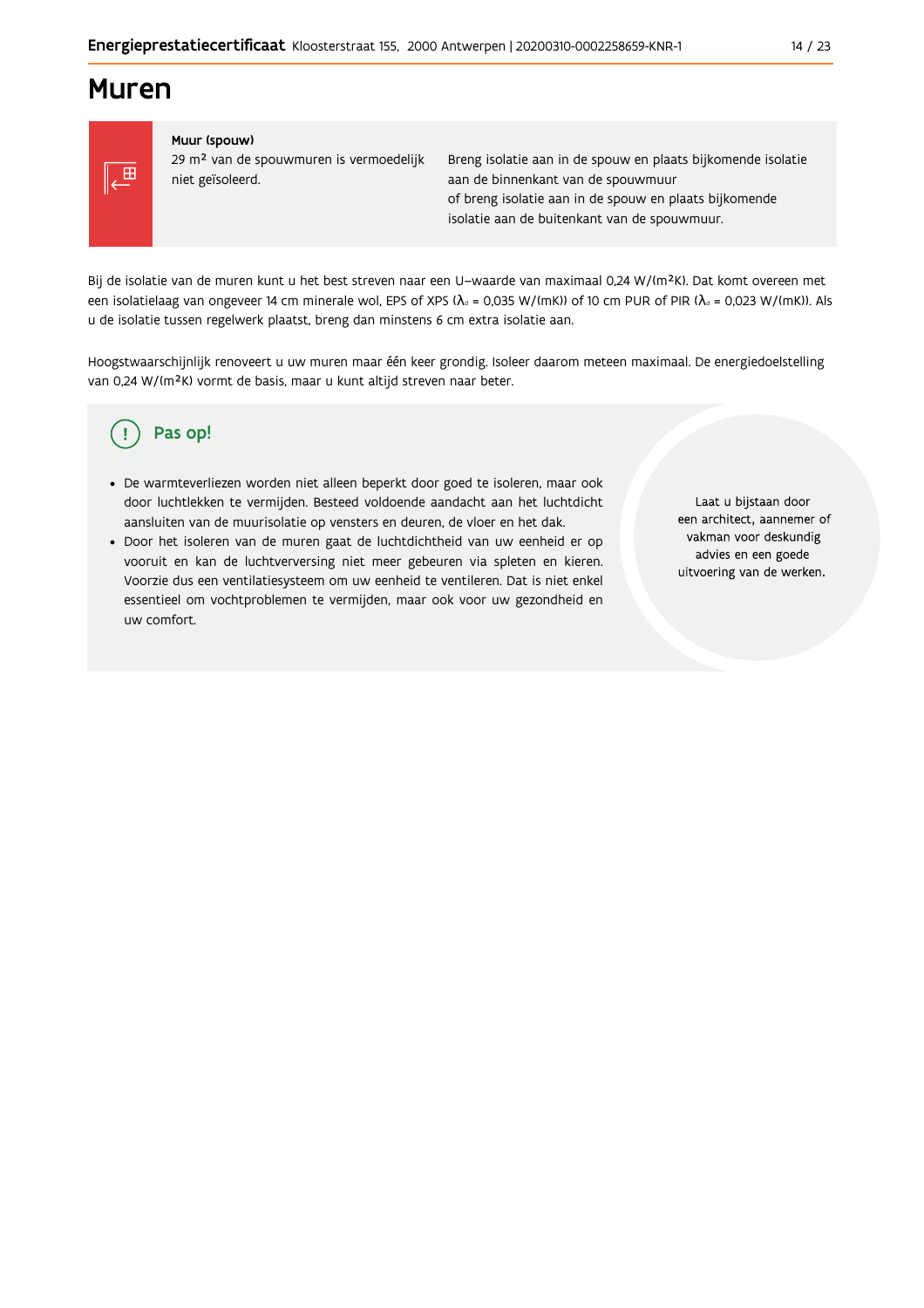## Methodes om buitenmuren te isoleren

Er bestaan een aantal methodes om muren te isoleren. U kunt die methodes combineren om de energiedoelstelling van 0,24 W/(m<sup>2</sup>K) te halen.

## Spouwmuren isoleren

Na-isolatie van de spouw moet gebeuren door een gecertificeerde aannemer. Een 5 cm brede spouw isoleren is vaak niet genoeg om de energiedoelstelling van 0,24 W/(m<sup>2</sup>K) te halen. Combineer de isolatie van de spouw met isolatie aan de binnen of buitenkant van de muren.



1. Dragende muur | 2. Ingeblazen isolatie | 3. Gevelsteen / gevelbekleding

## $\bigoplus$

- Weinig overlast en snelle uitvoering.
- Relatief goedkoop
- · Geen invloed op het uitzicht van de eenheid.

## ∩

- · Niet altijd toepasbaar (te smalle of vervuilde spouw, vorstschade, dampremmende gevelbekleding ...)
- Koudebruggen zijn moeilijk weg te werken

## Muren aan de buitenkant isoleren

een geïsoleerde spouw op te trekken of door isolatiemateriaal aan te brengen met daarop een bepleistering of een nieuwe gevelbekleding.



1. Buitenmuur | 2. Isolatie | 3. Vochtscherm | 4. Afwerkingslaag | 5. Stijl- en regelwerk (optioneel)

## $\odot$

- · Bouwfysisch veruit de beste oplossing.
- Koudebruggen worden weggewerkt.
- · Nieuw uitzicht van de eenheid.

## $\bigcap$

- Vrij dure oplossing.
- · Niet toepasbaar bij beschermde of siergevels.
- Soms is een stedenbouwkundige vergunning vereist.

## Denk vooruit!

- · Nadien uw dak isoleren? Zorg nu al dat de dakisolatie zal kunnen aansluiten op de muurisolatie
- Vernieuw eerst vensters en deuren (indien nodig), zodat de buitenisolatie hierop kan aansluiten.
- Hou nu al rekening met later te plaatsen zonwering.

## Muren aan de binnenkant isoleren

Dat kan door een extra buitenmuur met Isolatieplaten kunnen rechtstreeks op de bestaande muur bevestigd worden of een structuur in hout of metaal kan opgevuld worden met isolatie

> ('voorzetwandsysteem'). Binnenisolatie is een delicaat werk. Vraag advies aan een vakman of laat het uitvoeren door een gecertificeerd aannemer.



1. Buitengevel | 2. Isolatie | 3. Dampscherm | 4. Binnenafwerking | 5. Stijl- en regelwerk (optioneel)

## $\bigodot$

- Relatief eenvoudig zelf uit te voeren.
- · Geen invloed op het uitzicht van de eenheid.

## $\odot$

- · Bouwfysisch de meest delicate oplossing.
- De binnenruimte verkleint en stopcontacten, leidingen en radiatoren moeten worden verplaatst.

## Denk vooruit!

- Vernieuw eerst vensters en deuren (indien nodig), zodat de binnenisolatie hierop kan aansluiten.
- Breng eventueel wandverstevigingen aan om later kaders en kasten te kunnen ophangen.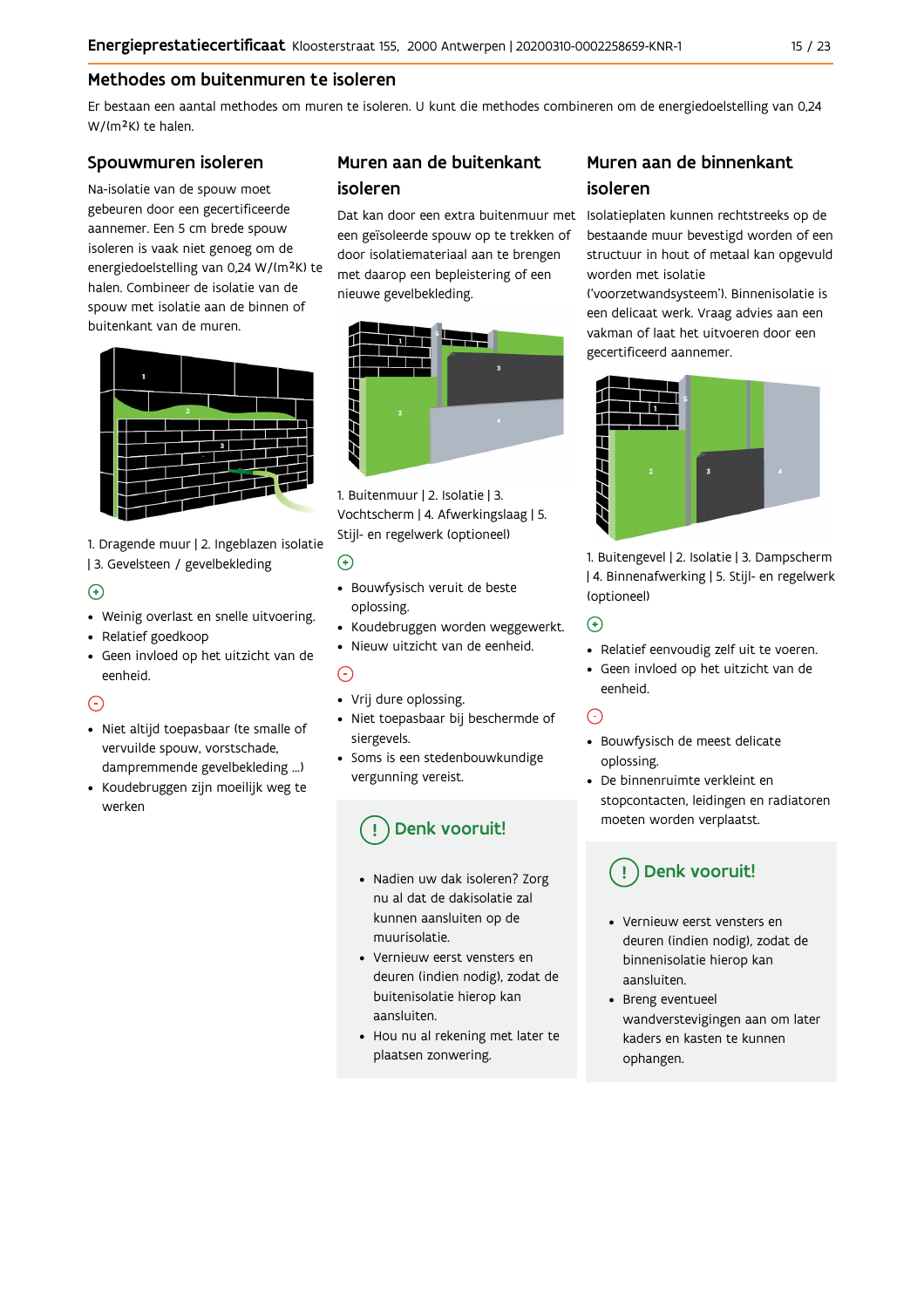## Technische fiche van de muren

De energiedeskundige heeft de onderstaande gegevens ingevoerd. Bezorg die gegevens aan uw vakman.

|   | Beschrijving                         | Oriëntatie | Netto-oppervlakte (m <sup>2</sup> ) | Diepte onder maaiveld (m) | U-waarde bekend (W/(m <sup>2</sup> K)) | R-waarde bekend (m <sup>2</sup> K/W) | <b>Isolatie</b>   | Ref.jaar renovatie       | Luchtlaag            | Muurtype | U-waarde<br>Berekende I<br>(W/(m <sup>2</sup> K)) |
|---|--------------------------------------|------------|-------------------------------------|---------------------------|----------------------------------------|--------------------------------------|-------------------|--------------------------|----------------------|----------|---------------------------------------------------|
|   | Buitenmuur                           |            |                                     |                           |                                        |                                      |                   |                          |                      |          |                                                   |
|   | Voorgevel                            |            |                                     |                           |                                        |                                      |                   |                          |                      |          |                                                   |
| ٠ | VG1                                  | W          | 17,1                                | -                         |                                        |                                      | isolatie onbekend | -                        | aanwezig<br>in spouw | a        | 1,79                                              |
|   | Achtergevel                          |            |                                     |                           |                                        |                                      |                   |                          |                      |          |                                                   |
|   | AG <sub>2</sub>                      | O          | 11,4                                | -                         | $\overline{\phantom{a}}$               | -                                    | isolatie onbekend | $\overline{\phantom{0}}$ | aanwezig<br>in spouw | a        | 1,79                                              |
|   | Muur in contact met verwarmde ruimte |            |                                     |                           |                                        |                                      |                   |                          |                      |          |                                                   |
|   | Achtergevel                          |            |                                     |                           |                                        |                                      |                   |                          |                      |          |                                                   |
|   | AG1                                  | O          | 15                                  | $\frac{1}{2}$             |                                        |                                      | isolatie onbekend | $\overline{\phantom{0}}$ | onbekend             | a        | 1,92                                              |
|   | Rechtergevel                         |            |                                     |                           |                                        |                                      |                   |                          |                      |          |                                                   |
|   | RG1                                  | Z          | 103                                 | -                         |                                        |                                      | isolatie onbekend | -                        | onbekend             | a        | 1,92                                              |
|   | Linkergevel                          |            |                                     |                           |                                        |                                      |                   |                          |                      |          |                                                   |
|   | LG1                                  | N          | 103                                 | -                         |                                        |                                      | isolatie onbekend | -                        | onbekend             | a        | 1,92                                              |

## Legende

a muur niet in isolerende snelbouwsteen of cellenbeton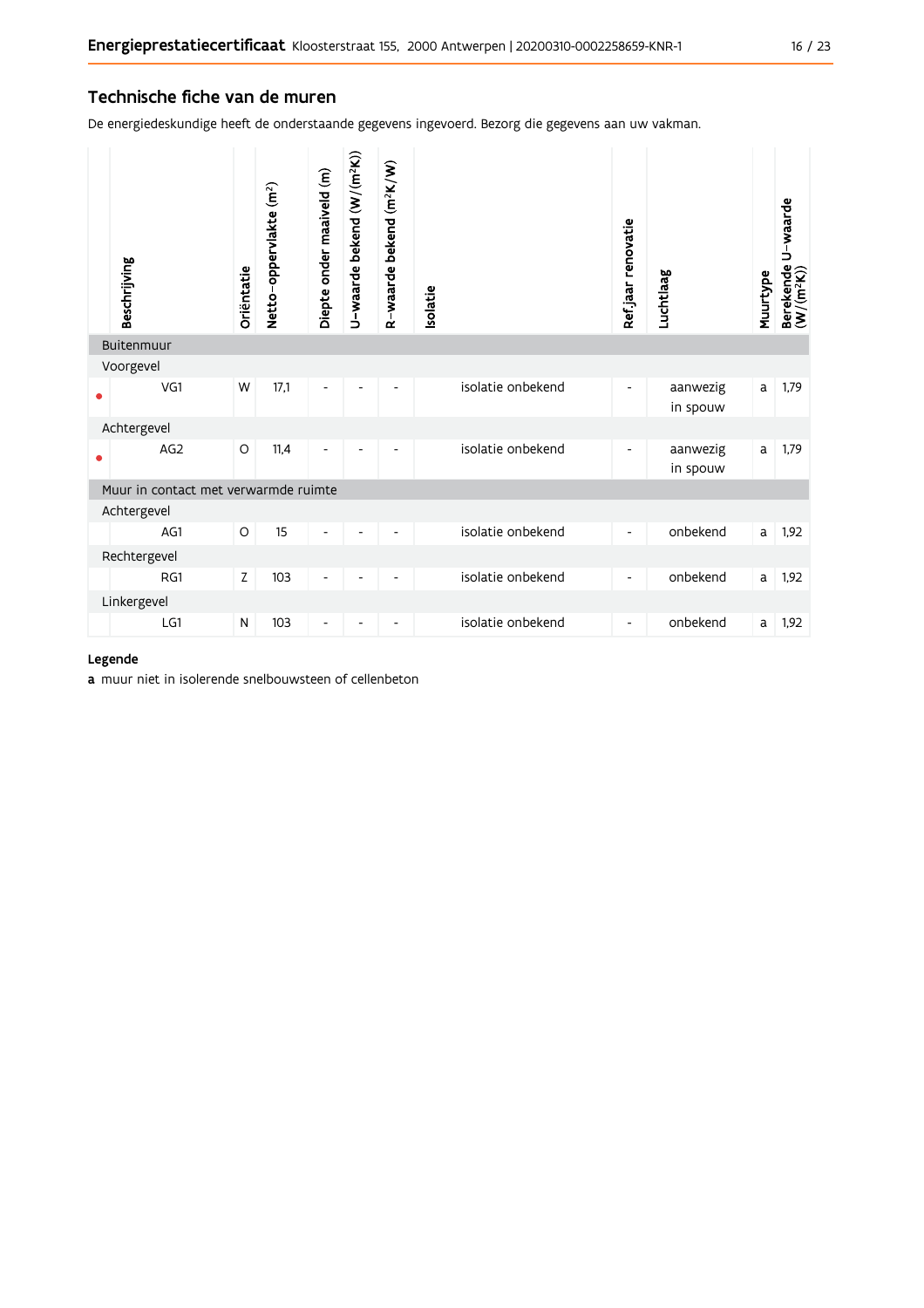## Ruimteverwarming

#### Verwarming

100% van de eenheid wordt verwarmd met een niet-condenserende ketel.

Vervang deze inefficiënte opwekker(s) door een lucht/water of bodem/water warmtepomp of door een condenserende ketel.

Een condenserende ketel heeft een jets slechter rendement.

Gemiddeld gezien zal uw energiescore met een condenserende ketel, na uitvoering van alle aanbevelingen, een 5-tal kWh/(m<sup>2</sup>jaar) hoger liggen dan met een warmtepomp.

Bij de renovatie van uw verwarmingsinstallatie kunt u het best kiezen voor een energiezuinig systeem. Gebruik zo veel mogelijk hernieuwbare energiebronnen.

Ţ

## Warmte opwekken op een energie-efficiënte manier

Bij uw renovatie kunt u het best kiezen voor een centraal toestel met een zo hoog mogelijk rendement en zo laag mogelijke werkingstemperatuur, zoals een warmtepomp of een condenserende ketel. Voorzie in een optimale centrale regeling, zoals een kamerthermostaat in combinatie met een buitenvoeler. Gebruik zo veel mogelijk hernieuwbare energiebronnen, zodat de zon, de lucht, de bodem of het water uw verwarmingsfactuur betalen. Andere opties zijn een warmtenet of een micro-warmte-krachtkoppeling.

## Warmtepomp

inn



Als uw eenheid al goed geïsoleerd is en als u beschikt over oppervlakteverwarming of voldoende grote radiatoren, dan kunt u de plaatsing van een warmtepomp overwegen. Bij uw renovatie kunt u het hest kiezen voor een systeem met een seizoensprestatiefactor (SPF) van 4 of hoger.

Een warmtepomp brengt warmte uit de omgeving (lucht, water of bodem) op voldoende hoge temperatuur. 65% à 80% van de energie die de warmtepomp levert, wordt gewonnen uit de omgeving. Zo verbruikt een warmtepompinstallatie minder energie en stoot ze minder CO<sub>2</sub> uit dan een klassiek verwarmingssysteem.

## Condenserende ketel

Condenserende ketels hebben een nominaal rendement van meer dan 100% omdat ze de warmte in de waterdamp van de afgevoerde rookgassen recupereren.

Minder positief is dat condenserende ketels vaak werken op gas of stookolie. Dat zijn fossiele brandstoffen waarvan u het gebruik het best zo veel mogelijk kunt beperken. Overweeg daarom de combinatie van een condenserende ketel met een zonneboilerinstallatie met zonnecollectoren of de koppeling van een condenserende ketel aan een warmtepomp (=hybride warmtepomp).

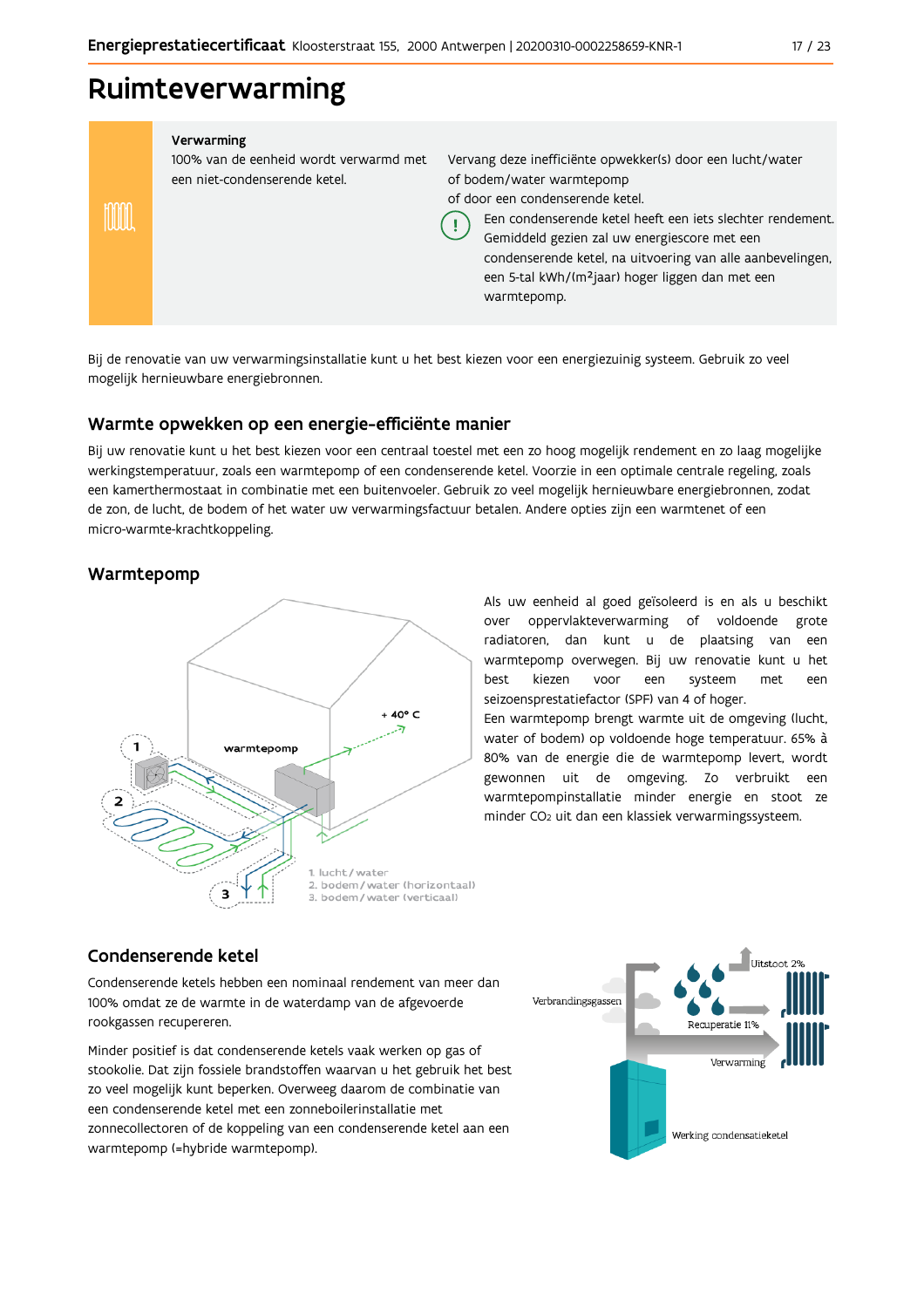## (Micro-)warmte-krachtkoppeling

Een (micro-)warmte-krachtkoppeling is een toestel dat tegelijk elektriciteit en warmte opwekt met één enkele (fossiele) brandstof. U kunt het best met een vakman bekijken of uw eenheid geschikt is voor dit soort toestel.

### Warmtenet

Als in uw stad of gemeente al warmtenetten beschikbaar zijn of als er plannen zijn om ze in de toekomst aan te leggen, overweeg dan om op die warmtenetten aan te sluiten of om nu al de nodige aansluitingsmogelijkheden te voorzien.

## Denk vooruit!

- · Hou bij de keuze van uw verwarmingstoestel altijd rekening met de warmtevraag in de nog niet-verwarmde ruimtes.
- Vervangt u eerst uw verwarmingstoestel en gaat u dan pas isoleren? Kies in samenspraak met een vakman voor een toestel met een vermogen dat zoveel mogelijk is afgestemd op de toekomstige, en niet op de huidige, situatie. Indien het vermogen te groot is voor de gerenoveerde toestand, zal uw nieuw toestel na de renovatie aan een verminderd rendement werken.
- · Overweegt u een warmtepomp? Zorg dan eerst dat uw eenheid voldoende goed geïsoleerd is. Zo kan de warmtepomp op een lage temperatuur werken en werkt ze het meest efficiënt. Ook zijn er bij een bodemwarmtepomp dan minder grondboringen nodig, hetgeen de prijs kan drukken.

## Pas op!

- · Kiest u voor gefaseerd renoveren? Na bepaalde renovatiemaatregelen zult u minder hoeven te verwarmen. Hou er nu al rekening mee als u een verwarmingsoplossing kiest.
- · Let op dat u de kamerthermostaat niet plaatst tegen een buitengevel, naast een verwarmingselement of op een plaats waar veel tocht is. De regeling van uw verwarming werkt dan niet goed.

Laat u bijstaan door een architect, aannemer of vakman voor deskundig advies en een goede uitvoering van de werken.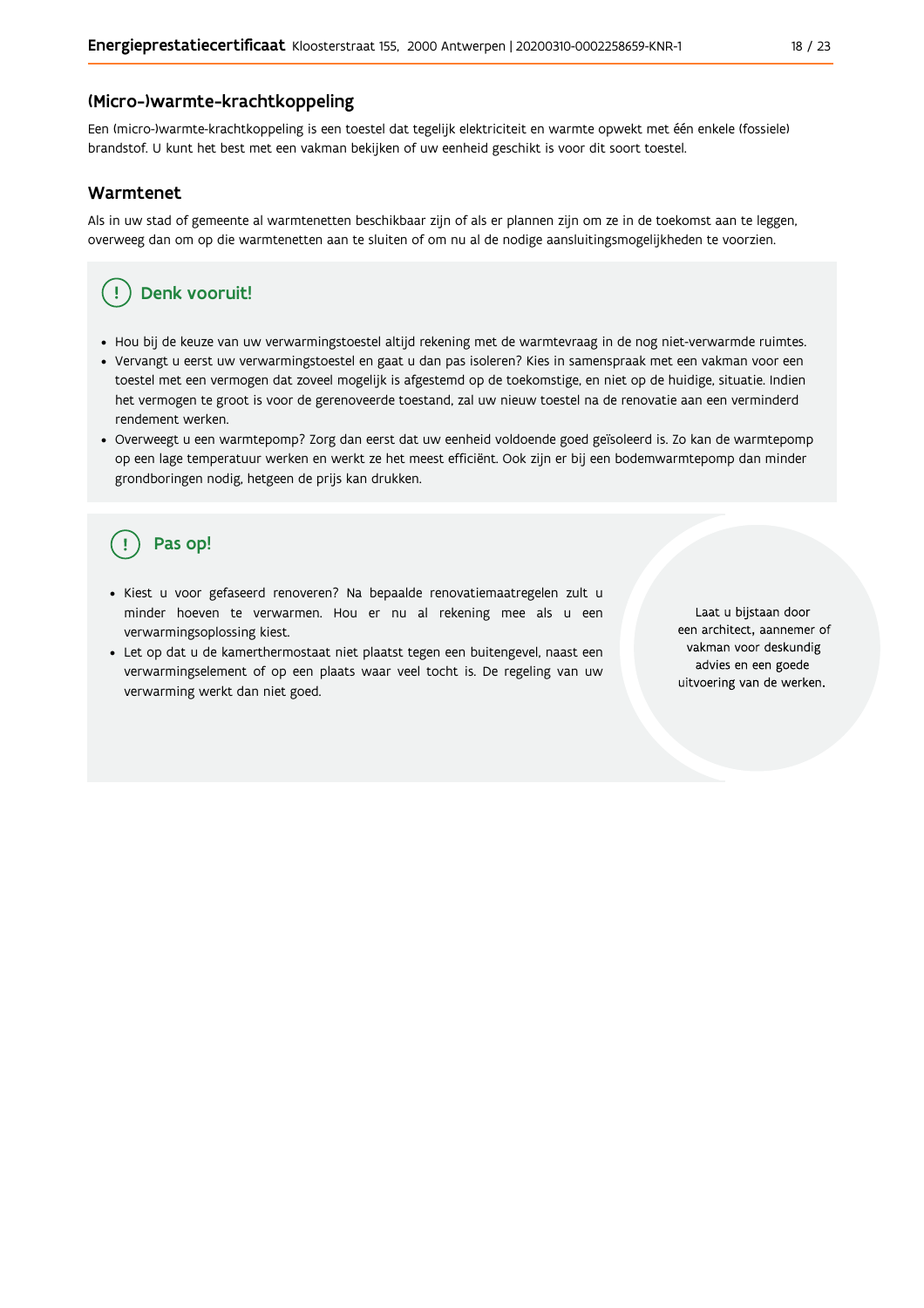De energiedeskundige heeft de onderstaande gegevens ingevoerd. Bezorg die gegevens aan uw vakman.

## Installaties met één opwekker

|                             | RV1                      |  |  |
|-----------------------------|--------------------------|--|--|
|                             | $\circledR$              |  |  |
| Type verwarming             | centraal                 |  |  |
| Aandeel in volume (%)       | 100%                     |  |  |
| Installatierendement (%)    | 46%                      |  |  |
| Aantal opwekkers            | $\mathbf{1}$             |  |  |
| Opwekking                   |                          |  |  |
|                             | $\odot$                  |  |  |
| Type opwekker               | individueel              |  |  |
| Energiedrager               | gas                      |  |  |
| Soort opwekker(s)           | niet-condenserende       |  |  |
|                             | ketel (open)             |  |  |
| Bron/afgiftemedium          | $\overline{\phantom{0}}$ |  |  |
| Vermogen (kW)               | L,                       |  |  |
| Elektrisch vermogen WKK     | $\overline{a}$           |  |  |
| (kW)                        |                          |  |  |
| Aantal (woon)eenheden       | $\overline{\phantom{a}}$ |  |  |
| Rendement                   | $\overline{\phantom{a}}$ |  |  |
| Referentiejaar fabricage    | $\overline{\phantom{a}}$ |  |  |
| Labels                      | $\overline{\phantom{a}}$ |  |  |
| Locatie                     | binnen beschermd         |  |  |
|                             | volume                   |  |  |
| Distributie                 |                          |  |  |
| <b>Externe stookplaats</b>  | nee                      |  |  |
| Ongeïsoleerde leidingen (m) | 0m ≤ lengte ≤ 2m         |  |  |
| Ongeïsoleerde combilus (m)  | $\blacksquare$           |  |  |
| Aantal (woon)eenheden op    | $\overline{a}$           |  |  |
| combilus                    |                          |  |  |
| Afgifte & regeling          |                          |  |  |
| Type afgifte                | radiatoren/convectoren   |  |  |
| Regeling                    | pompregeling             |  |  |
|                             | thermostatische          |  |  |
|                             | radiatorkranen           |  |  |
|                             | kamerthermostaat         |  |  |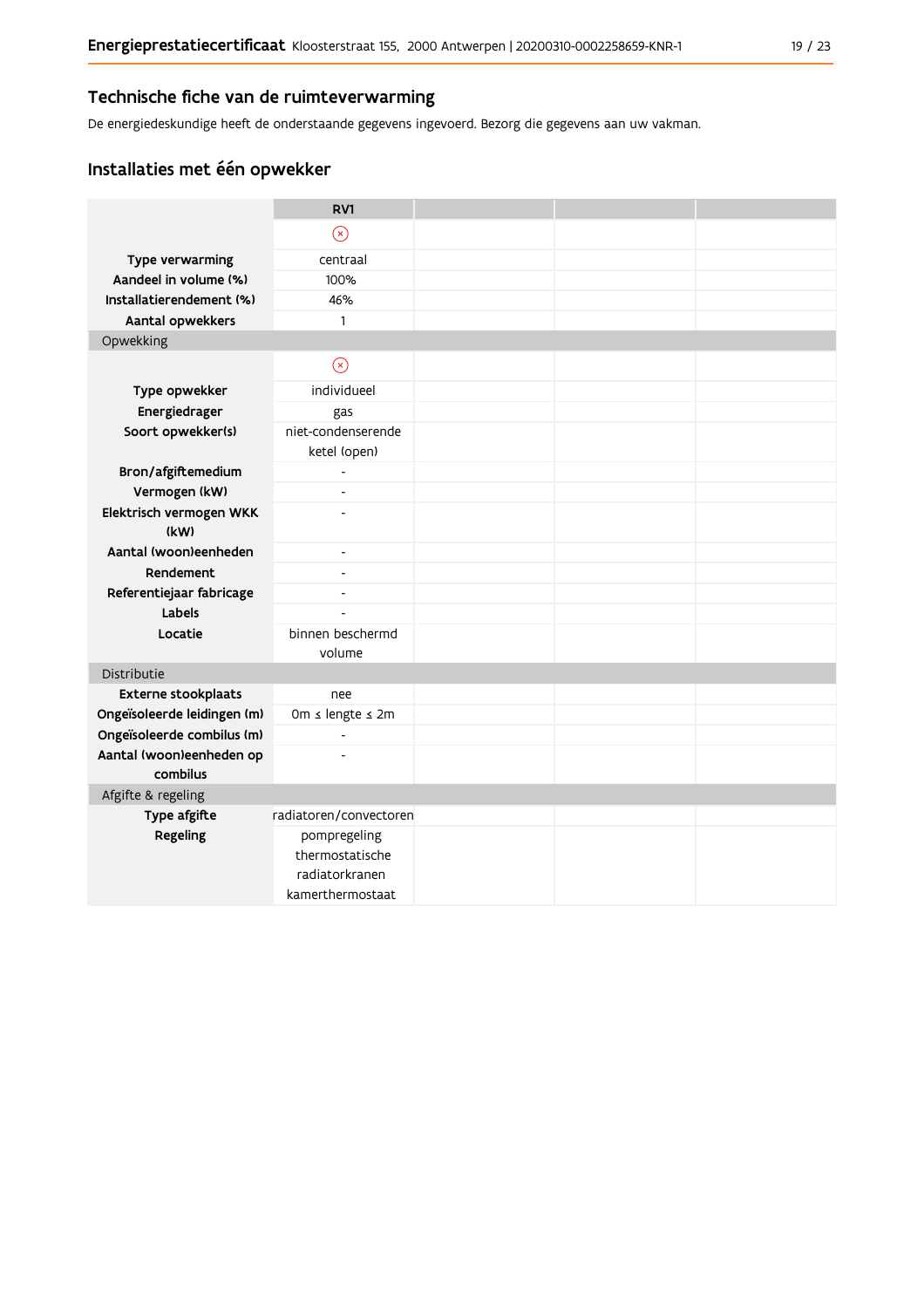# Verlichting

Verlichting

28% van de gebouweenheid wordt verlicht met gloeilampen. Deze verlichting is niet energiezuinig.

Vervang waar nodig de inefficiënte verlichting. Kies hierbij steeds voor efficiënte verlichtingstoestellen en voorzie in een energiebesparende regeling.



 $\frac{1}{2}$ 

Proficiat! 72% van de gebouweenheid beschikt over efficiënte verlichtingstoestellen.

Bij de vervanging van uw verlichtingsinstallatie streeft u best naar een zo energiezuinig mogelijke installatie. Als type lichtbron kiest u best voor LED-verlichting of hogedruk gasontladingslampen. Om de installatie nog zuiniger te maken, kunt u ook een regeling in functie van daglicht, aan- of afwezigheid voorzien. De verschillende regelingen kunnen gecombineerd worden.

## Technische fiche van de verlichtingsinstallaties

De energiedeskundige heeft de onderstaande gegevens ingevoerd. Bezorg die gegevens aan uw vakman.

|                              | Z1                          | Z <sub>2</sub>          |
|------------------------------|-----------------------------|-------------------------|
|                              | $\left( \mathcal{S}\right)$ | $\left( \times \right)$ |
| Aandeel in oppervlak (%)     | 72                          | 28                      |
| Lichtbron en regeling        |                             |                         |
| Type lichtbron               | LED-verlichting             | Gloeilampen             |
| Geïnstalleerd vermogen (W)   | -                           |                         |
| Aan- of afwezigheidsregeling | Manuele regeling            | Manuele regeling        |
| Daglichtregeling             | Geen of onbekend type       | Geen of onbekend type   |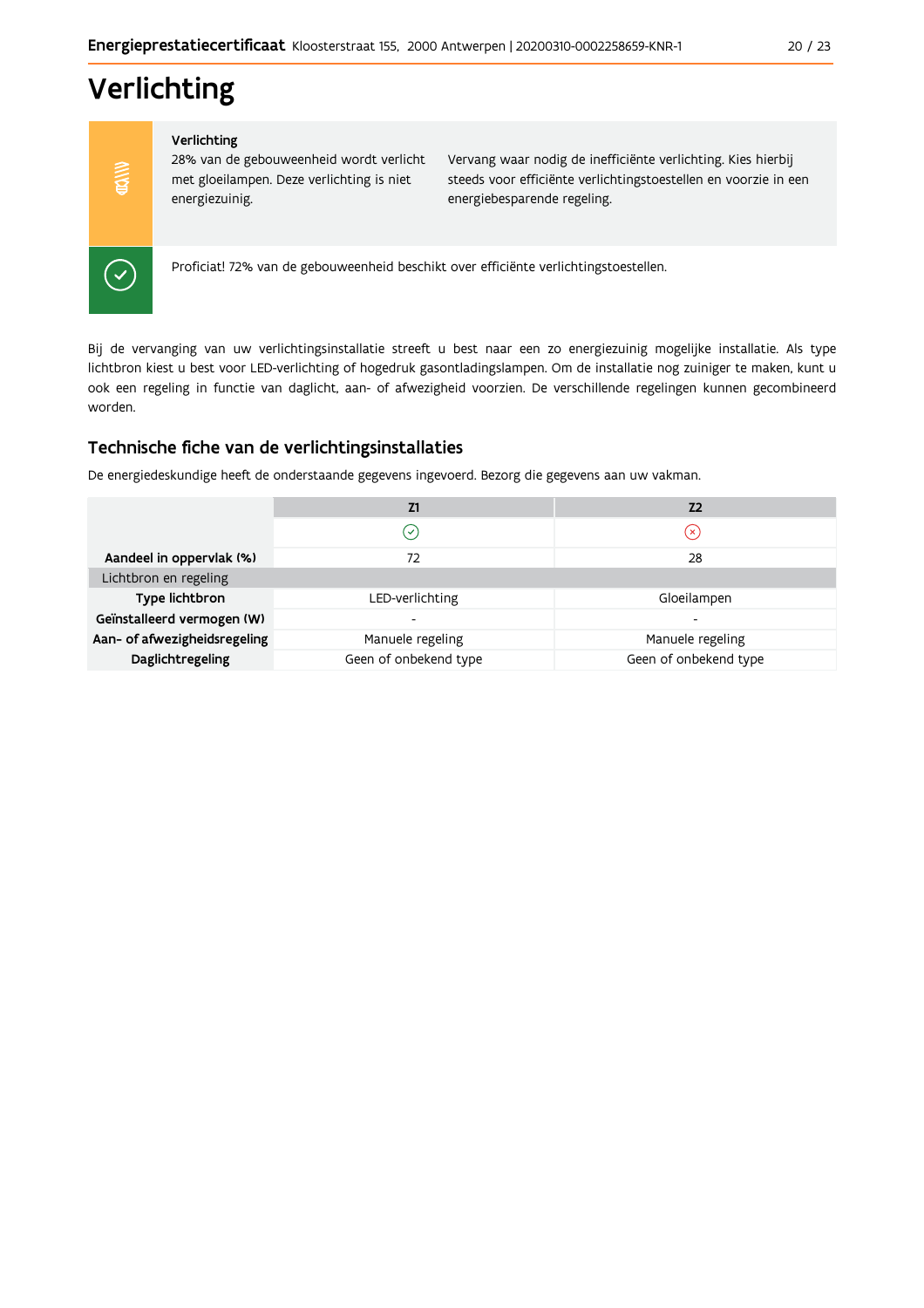## Installaties voor zonne-energie



#### Zonneboiler

Er is geen zonneboiler aanwezig.

Onderzoek de mogelijkheid om een zonneboiler te plaatsen. Raadpleeg hiervoor de zonnekaart of vraag raad aan een vakman.

Zonnepanelen Er zijn geen zonnepanelen aanwezig.

Onderzoek de mogelijkheid om zonnepanelen te plaatsen. Raadpleeg hiervoor de zonnekaart of vraag raad aan een vakman.

De zonnekaart berekent automatisch het zonnepotentieel voor uw gebouw en geeft een indicatie van het aantal zonnepanelen of zonnecollectoren dat u op het dak zou kunnen plaatsen.

Let op: de zonnekaart gaat uit van het elektriciteits- en watergebruik van een standaardgezin. Hou er bij de bepaling van de grootte van de te plaatsen installatie rekening mee dat het elektriciteits- en watergebruik van uw gebouw kan afwijken.

Voor meer informatie over de berekening van het zonnepotentieel kunt u terecht op de zonnekaart via www.energiesparen.be/zonnekaart.

## Zonnepanelen

Zonnepanelen (ook wel fotovoltaïsche panelen of PV-panelen genoemd) zetten de energie van de zon om in elektriciteit.

Bij de bepaling van het aantal te plaatsen zonnepanelen kunt u ervoor kiezen om alleen uw eigen elektriciteitsverbruik te dekken of om meteen het volledige beschikbare dakoppervlak te benutten.

Om de zonnepanelen optimaal te laten renderen, plaatst u ze tussen oostelijke en westelijke richting onder een hoek van 20° tot 60°.

## Zonneboiler

Zonnecollectoren zetten de energie van de zon om in warmte. Een zonneboilerinstallatie bestaat uit zonnecollectoren op het dak en een opslagvat voor warm water. Een zonneboiler verwarmt een deel van het sanitair warm water met gratis zonnewarmte. Als de installatie voldoende groot is, kan ze ook in een deel van uw behoefte voor ruimteverwarming voorzien. Hou er wel rekening mee dat een zonnecollector het hoogste rendement behaalt in de zomer. Het rendement in de winter ligt beduidend lager.

Om de zonnecollectoren optimaal te laten renderen, plaatst u ze tussen oostelijke en westelijke richting onder een hoek van 20° tot 60°.



1. Zonnepaneel | 2. Omvormer | 3. Elektrische toestellen



1. Zonnecollector | 2. Opslagvat zonneboiler | 3. Sanitair warm water | 4. Afgifte-element voor ruimteverwarming (optioneel)

## Denk vooruit!

- · Zorg ervoor dat het dak waarop u de zonnepanelen of zonnecollectoren plaatst, goed is geïsoleerd. Als de installaties geplaatst zijn, kunt u het dak alleen nog aan de onderkant isoleren.
- · De groenste én de goedkoopste stroom is de stroom die u niet verbruikt. Probeer daarom eerst overbodig elektriciteitsverbruik te vermijden door bijvoorbeeld het sluimerverbruik te verminderen.
- · Beperk het gebruik van sanitair warm water.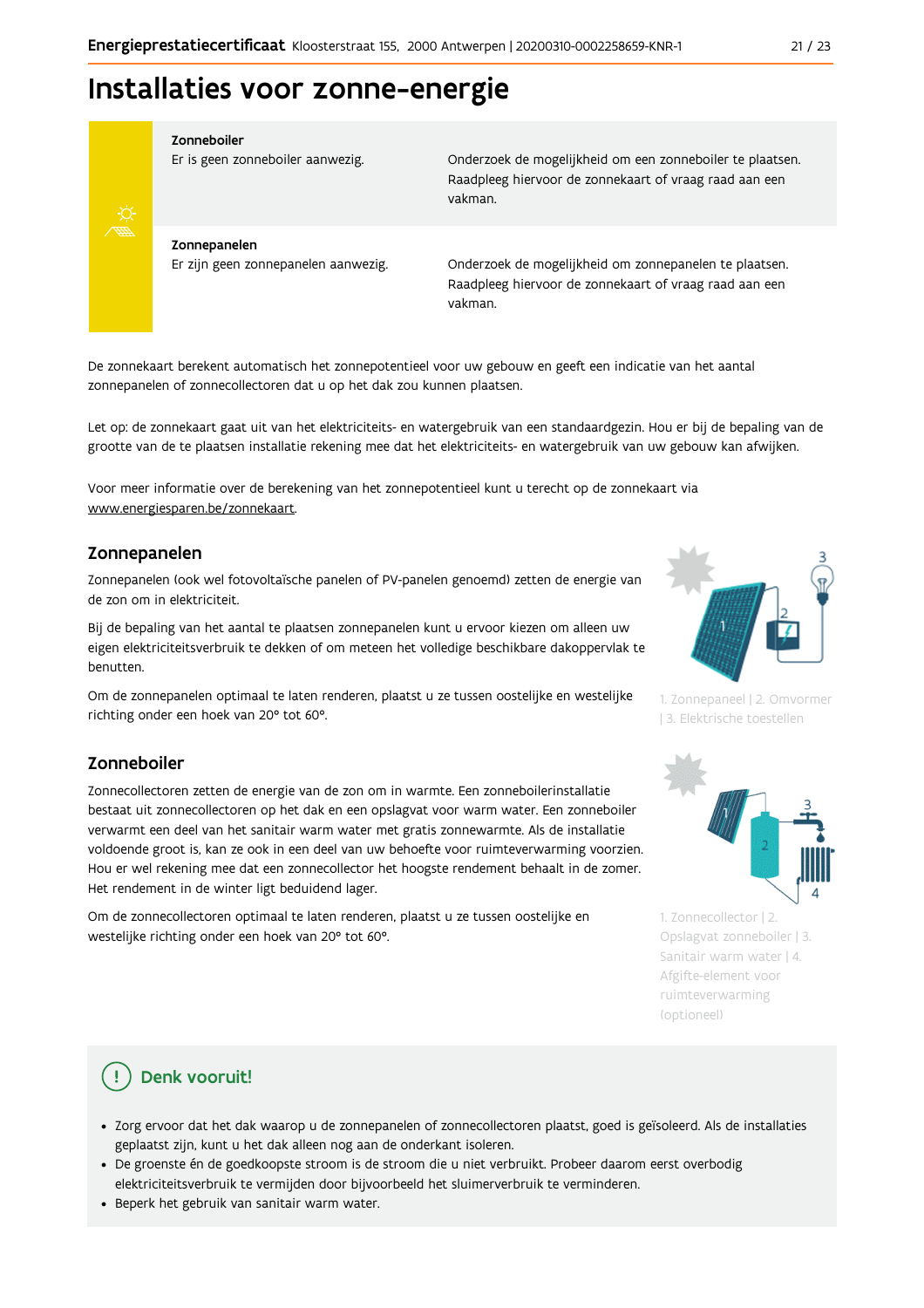### $\overline{(\,}$ Pas op!

- · Schaduw van gebouwen, bomen en schoorstenen vermindert de opbrengst van zonnepanelen en zonnecollectoren.
- · Informeer bij uw gemeentebestuur of u een bouwvergunning moet aanvragen voor de plaatsing van zonnepanelen of zonnecollectoren.

Laat u bijstaan door een architect, aannemer of vakman voor deskundig advies en een goede uitvoering van de werken.

## Technische fiche van de installaties op zonne-energie

Geen installaties op zonne-energie aanwezig.